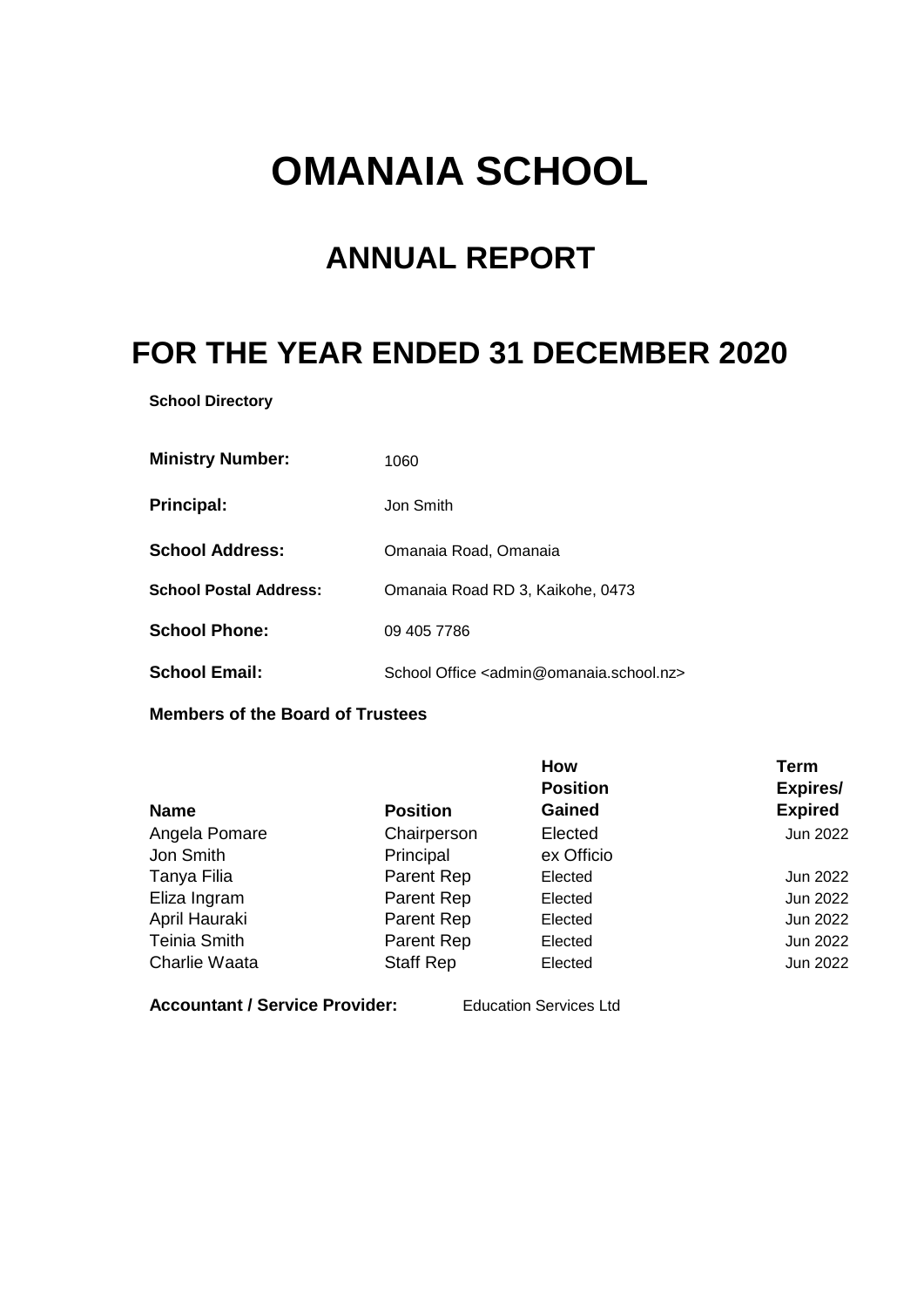# **OMANAIA SCHOOL**

Annual Report - For the year ended 31 December 2020

## **Index**

#### **Page Statement**

### **Financial Statements**

- 1 Statement of Responsibility
- 2 Statement of Comprehensive Revenue and Expense
- 3 Statement of Changes in Net Assets/Equity
- 4 Statement of Financial Position
- 5 Statement of Cash Flows
- 6 12 Statement of Accounting Policies
- 13 21 Notes to the Financial Statements

### **Other Information**

Analysis of Variance

Kiwisport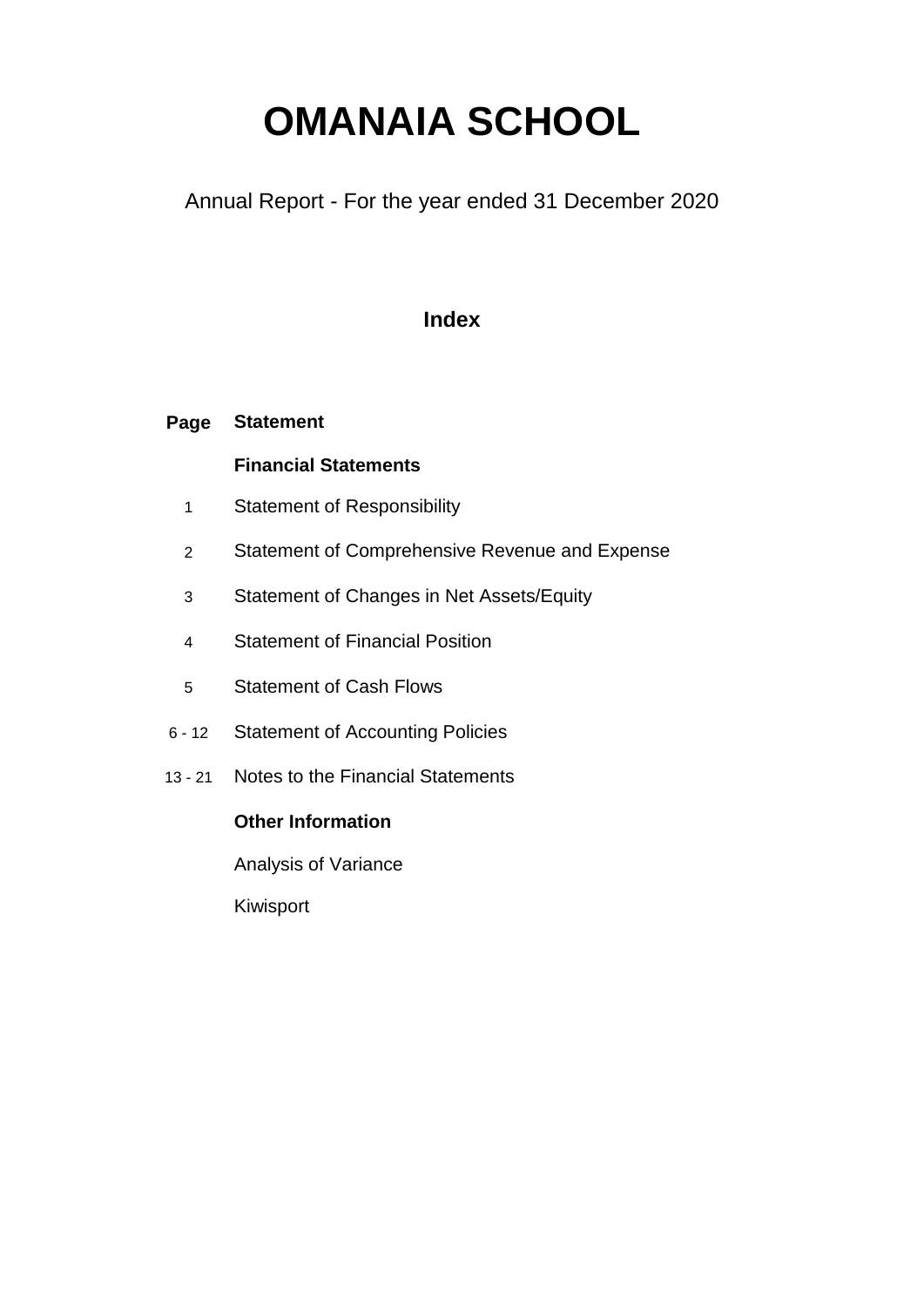## **Omanaia School**

## **Statement of Responsibility**

For the year ended 31 December 2020

The Board of Trustees accepts responsibility for the preparation of the annual financial statements and the judgements used in these financial statements.

The management (including the principal and others as directed by the Board) accepts responsibility for establishing and maintaining a system of internal controls designed to provide reasonable assurance as to the integrity and reliability of the school's financial reporting.

It is the opinion of the Board and management that the annual financial statements for the financial year ended 31 December 2020 fairly reflects the financial position and operations of the school.

The School's 2020 financial statements are authorised for issue by the Board.

Full Name of Board Chairperson **Full Name of Principal** 

Signature of Board Chairperson Signature of Principal

Date: **Date: Date: Date: Date: Date: Date: Date: Date: Date: Date: Date: Date: Date: Date: Date: Date: Date: Date: Date: Date: Date: Date: Date: Date: Date: Date: Date:**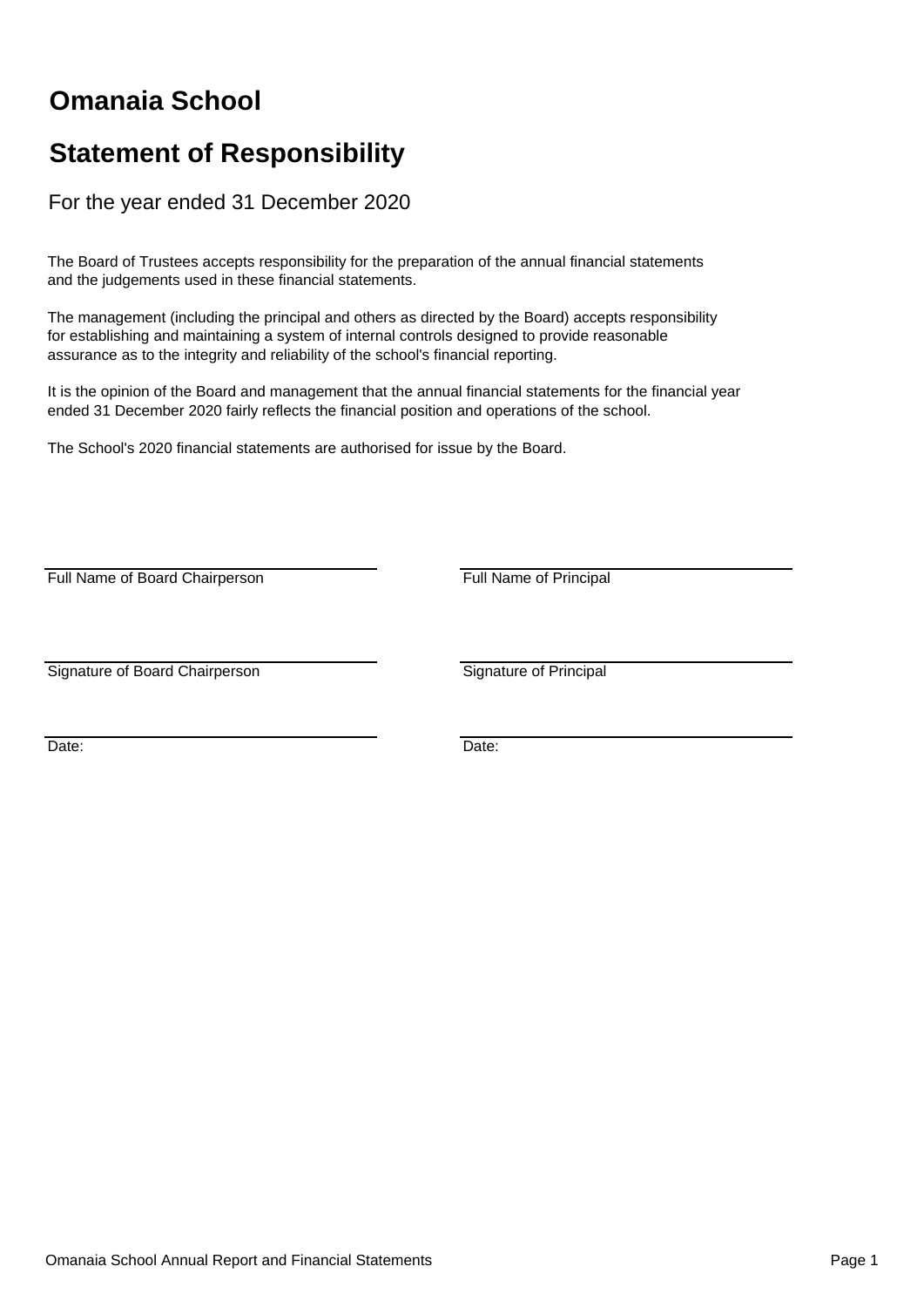## **Omanaia School Statement of Comprehensive Revenue and Expense**

For the year ended 31 December 2020

|                                                      |                | 2020         | 2020<br><b>Budget</b> | 2019         |
|------------------------------------------------------|----------------|--------------|-----------------------|--------------|
|                                                      | <b>Notes</b>   | Actual<br>\$ | (Unaudited)<br>\$     | Actual<br>\$ |
| Revenue                                              |                |              |                       |              |
| <b>Government Grants</b>                             | $\frac{2}{3}$  | 835,010      | 594,607               | 658,349      |
| <b>Locally Raised Funds</b>                          |                | 24,341       | 6,600                 | 18,046       |
| Interest income                                      |                | 132          |                       | 626          |
| Gain on Sale of Property, Plant and Equipment        |                | 134          |                       | 1,156        |
|                                                      |                | 859,617      | 601,207               | 678,177      |
| <b>Expenses</b>                                      |                |              |                       |              |
| <b>Locally Raised Funds</b>                          | 3              | 9,615        | 8,700                 | 7,080        |
| <b>Learning Resources</b>                            | 4              | 478,697      | 334,170               | 378,637      |
| Administration                                       | 5              | 46,277       | 34,430                | 37,733       |
| Finance                                              |                | 4,151        | 2,073                 | 1,424        |
| Property                                             | 6              | 240,221      | 195,491               | 206,669      |
| Depreciation                                         | $\overline{7}$ | 26,669       | 16,343                | 17,032       |
| Loss on Disposal of Property, Plant and Equipment    |                | 426          |                       |              |
|                                                      |                | 806,056      | 591,207               | 648,575      |
| Net Surplus / (Deficit) for the year                 |                | 53,561       | 10,000                | 29,602       |
| Other Comprehensive Revenue and Expenses             |                |              |                       |              |
| Total Comprehensive Revenue and Expense for the Year |                | 53,561       | 10,000                | 29,602       |

The above Statement of Comprehensive Revenue and Expense should be read in conjunction with the accompanying notes which form part of these financial statements.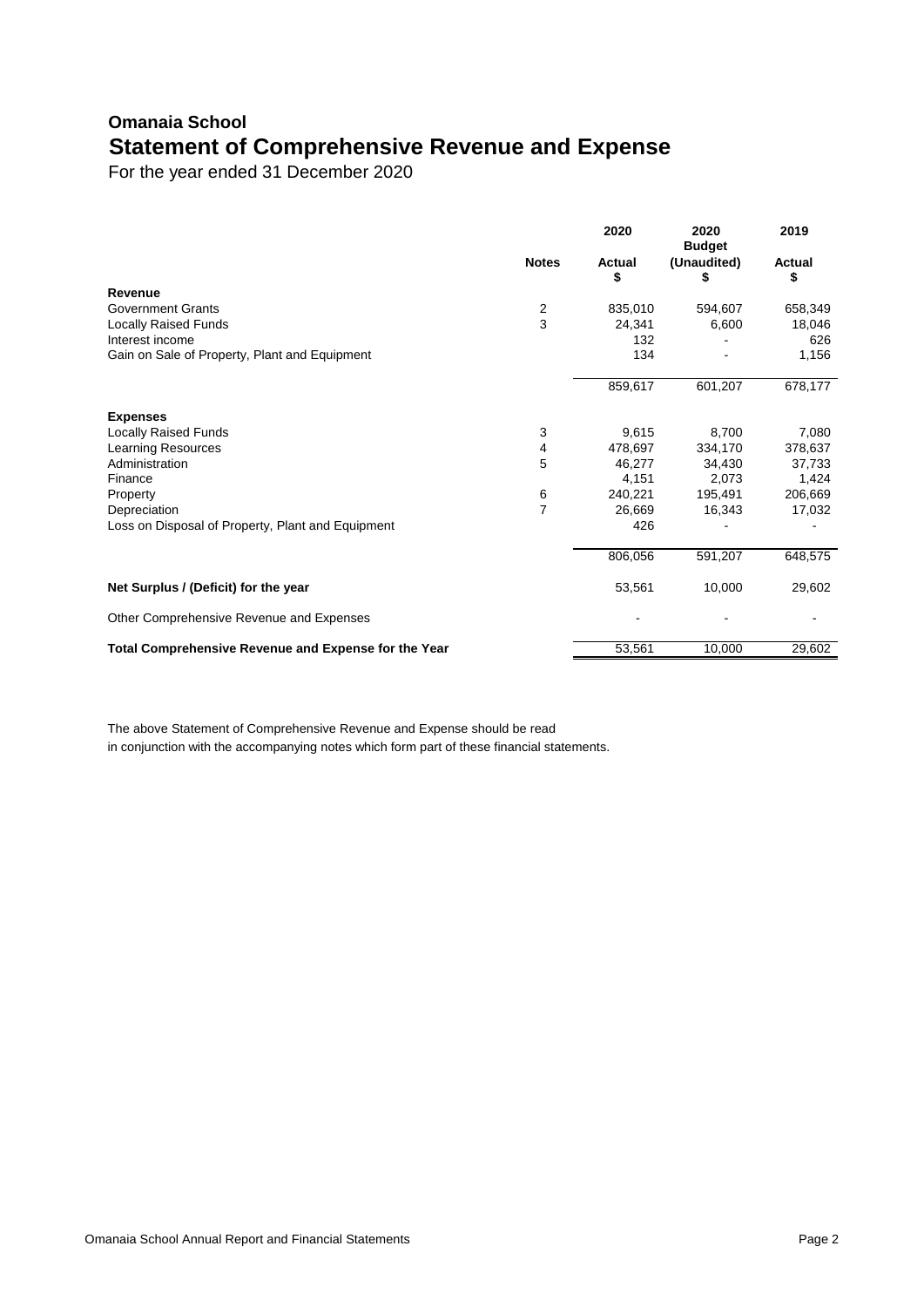## **Omanaia School Statement of Changes in Net Assets/Equity**

For the year ended 31 December 2020

|                                                                                                              | <b>Notes</b> | Actual<br>2020<br>\$ | <b>Budget</b><br>(Unaudited)<br>2020<br>\$ | Actual<br>2019<br>\$ |
|--------------------------------------------------------------------------------------------------------------|--------------|----------------------|--------------------------------------------|----------------------|
| <b>Balance at 1 January</b>                                                                                  |              | 66,678               | 45,039                                     | 37,076               |
| Total comprehensive revenue and expense for the year<br>Capital Contributions from the Ministry of Education |              | 53,561               | 10,000                                     | 29,602               |
| Contribution - Furniture and Equipment Grant                                                                 |              | 3,797                |                                            |                      |
| Adjustment to Accumulated surplus/(deficit) from adoption of PBE IFRS 9                                      |              |                      |                                            |                      |
| <b>Equity at 31 December</b>                                                                                 | 22           | 124,036              | 55,039                                     | 66,678               |
|                                                                                                              |              |                      |                                            |                      |
| <b>Retained Earnings</b>                                                                                     |              | 124,036              | 55,039                                     | 66,678               |
| <b>Equity at 31 December</b>                                                                                 |              | 124,036              | 55,039                                     | 66,678               |

The above Statement of Changes in Net Assets/Equity should be read in conjunction with the accompanying notes which form part of these financial statements.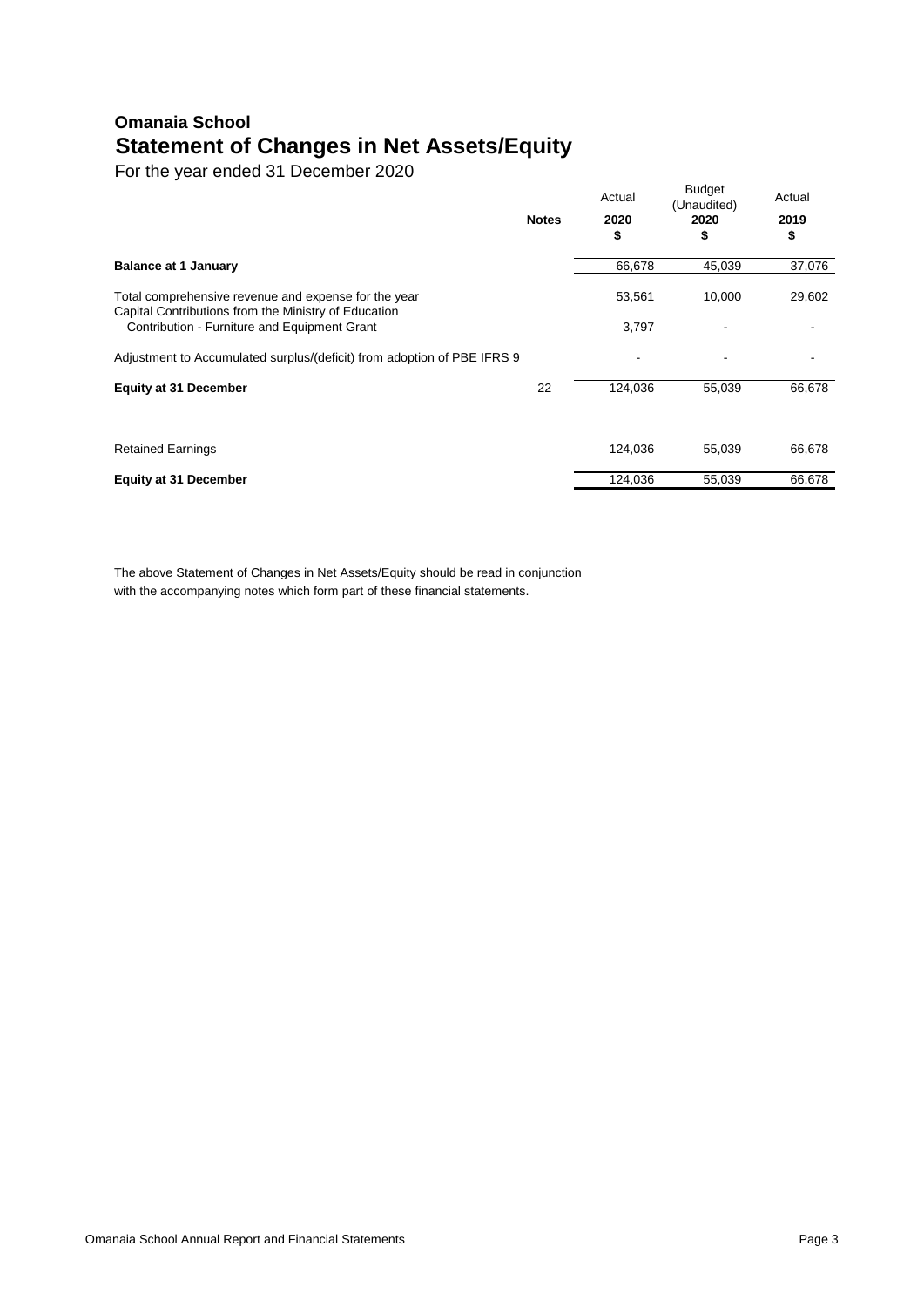## **Omanaia School Statement of Financial Position**

As at 31 December 2020

|                                           | 2020         | 2020<br><b>Budget</b> | 2019              |                     |
|-------------------------------------------|--------------|-----------------------|-------------------|---------------------|
|                                           | <b>Notes</b> | Actual<br>\$          | (Unaudited)<br>\$ | <b>Actual</b><br>\$ |
| <b>Current Assets</b>                     |              |                       |                   |                     |
| Cash and Cash Equivalents                 | 8            | 130,937               | 37,770            | 23,136              |
| <b>Accounts Receivable</b>                | 9            | 31,344                | 23,007            | 22,586              |
| <b>GST Receivable</b>                     |              |                       | 1,055             | 2,267               |
| Prepayments                               |              | 1,106                 | 337               | 5,686               |
| Inventories                               | 10           | 1,356                 | 1,209             | 1,211               |
| Funds owed for Capital Works Projects     | 16           |                       |                   | 17,256              |
|                                           |              | 164,743               | 63,378            | 72,142              |
| <b>Current Liabilities</b>                |              |                       |                   |                     |
| <b>GST Payable</b>                        |              | 2,454                 |                   |                     |
| <b>Accounts Payable</b>                   | 12           | 59,627                | 70,890            | 53,589              |
| Revenue Received in Advance               | 13           |                       |                   | 4,341               |
| Provision for Cyclical Maintenance        | 14           | 48,852                | 9,253             | 48,308              |
| Finance Lease Liability - Current Portion | 15           | 24,699                | 4,657             | 5,791               |
| Funds held for Capital Works Projects     | 16           | 28,833                | L                 |                     |
|                                           |              | 164,465               | 84,800            | 112,029             |
| <b>Working Capital Surplus/(Deficit)</b>  |              | 278                   | (21, 422)         | (39, 887)           |
| <b>Non-current Assets</b>                 |              |                       |                   |                     |
| Property, Plant and Equipment             | 11           | 204,404               | 77,390            | 129,339             |
|                                           |              | 204,404               | 77,390            | 129,339             |
| <b>Non-current Liabilities</b>            |              |                       |                   |                     |
| Provision for Cyclical Maintenance        | 14           | 2,500                 |                   | 2,000               |
| <b>Finance Lease Liability</b>            | 15           | 78,146                | 929               | 20,774              |
|                                           |              | 80,646                | 929               | 22,774              |
| <b>Net Assets</b>                         |              | 124,036               | 55,039            | 66,678              |
|                                           |              |                       |                   |                     |
| <b>Equity</b>                             |              | 124,036               | 55,039            | 66,678              |

The above Statement of Financial Position should be read in conjunction with the accompanying notes which form part of these financial statements.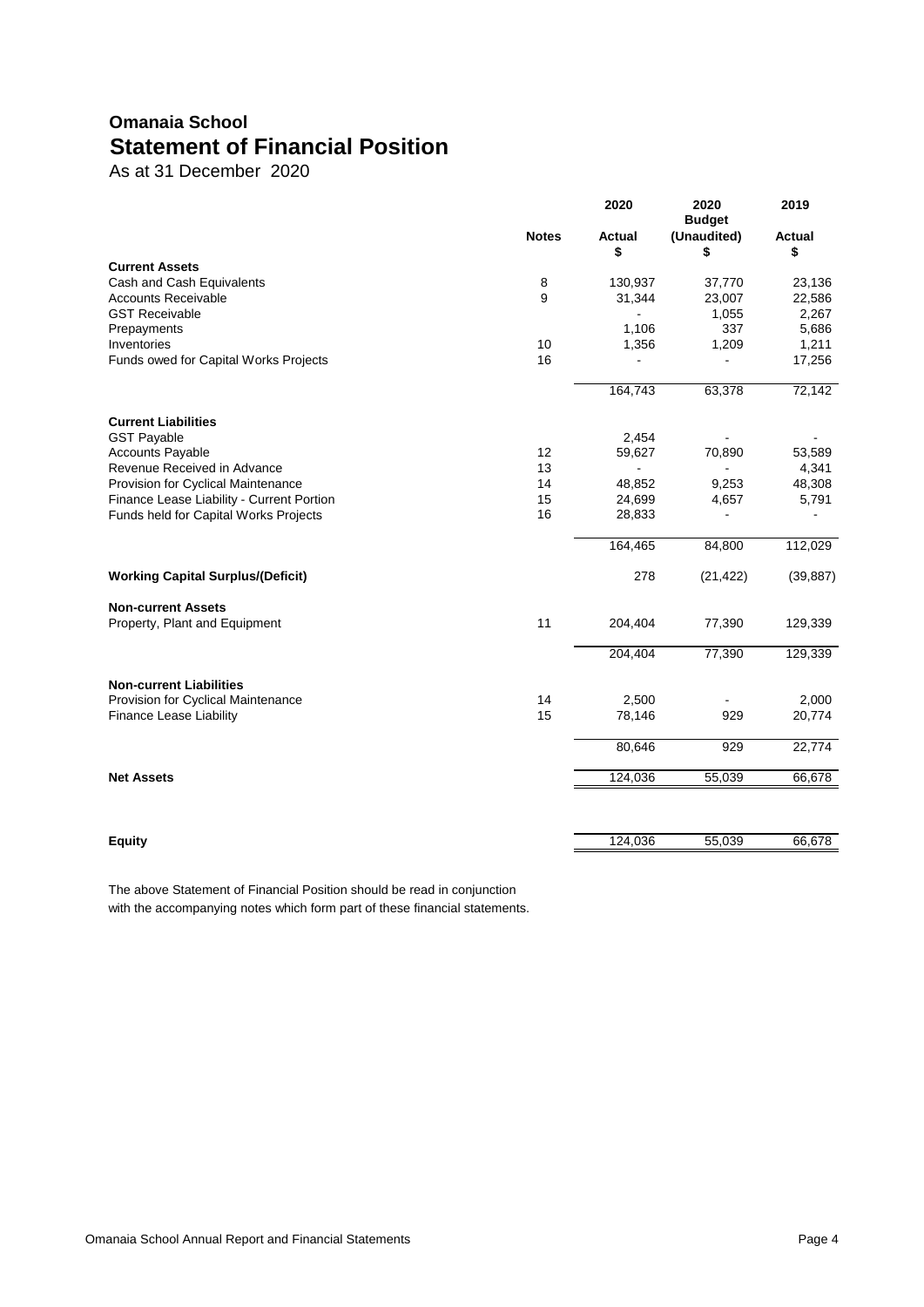## **Omanaia School Statement of Cash Flows**

For the year ended 31 December 2020

| <b>Note</b><br>(Unaudited)<br><b>Actual</b><br>Actual<br>\$<br>\$<br>S<br><b>Cash flows from Operating Activities</b><br><b>Government Grants</b><br>188,460<br>165,945<br>260.122<br><b>Locally Raised Funds</b><br>6,000<br>19,132<br>22,387<br>Goods and Services Tax (net)<br>4,721<br>(1,212)<br>Payments to Employees<br>(115, 354)<br>(70,093)<br>(82, 100)<br><b>Payments to Suppliers</b><br>(78, 462)<br>(85, 337)<br>(87, 467)<br><b>Interest Paid</b><br>(4, 151)<br>(1, 424)<br>(2,073)<br><b>Interest Received</b><br>132<br>626<br>Net cash from Operating Activities<br>86.140<br>24,950<br>28,762<br><b>Cash flows from Investing Activities</b><br>Purchase of Property Plant & Equipment (and Intangibles)<br>(12,540)<br>(23,091)<br>(12, 540)<br>(23,091)<br>Net cash from Investing Activities<br><b>Cash flows from Financing Activities</b><br>3,797<br><b>Furniture and Equipment Grant</b><br><b>Finance Lease Payments</b><br>(8,401)<br>(6, 832)<br>(15,685)<br><b>Funds Held for Capital Works Projects</b><br>46,089<br>3,076<br>34,201<br>(3,756)<br>Net cash from Financing Activities<br>(8,401)<br>Net increase/(decrease) in cash and cash equivalents<br>107,801<br>16,549<br>1,915<br>Cash and cash equivalents at the beginning of the year<br>8<br>23,136<br>21,221<br>21,221<br>130,937<br>37,770<br>23,136<br>8<br>Cash and cash equivalents at the end of the year |  | 2020 | 2020<br><b>Budget</b> | 2019 |
|--------------------------------------------------------------------------------------------------------------------------------------------------------------------------------------------------------------------------------------------------------------------------------------------------------------------------------------------------------------------------------------------------------------------------------------------------------------------------------------------------------------------------------------------------------------------------------------------------------------------------------------------------------------------------------------------------------------------------------------------------------------------------------------------------------------------------------------------------------------------------------------------------------------------------------------------------------------------------------------------------------------------------------------------------------------------------------------------------------------------------------------------------------------------------------------------------------------------------------------------------------------------------------------------------------------------------------------------------------------------------------------------------------------|--|------|-----------------------|------|
|                                                                                                                                                                                                                                                                                                                                                                                                                                                                                                                                                                                                                                                                                                                                                                                                                                                                                                                                                                                                                                                                                                                                                                                                                                                                                                                                                                                                              |  |      |                       |      |
|                                                                                                                                                                                                                                                                                                                                                                                                                                                                                                                                                                                                                                                                                                                                                                                                                                                                                                                                                                                                                                                                                                                                                                                                                                                                                                                                                                                                              |  |      |                       |      |
|                                                                                                                                                                                                                                                                                                                                                                                                                                                                                                                                                                                                                                                                                                                                                                                                                                                                                                                                                                                                                                                                                                                                                                                                                                                                                                                                                                                                              |  |      |                       |      |
|                                                                                                                                                                                                                                                                                                                                                                                                                                                                                                                                                                                                                                                                                                                                                                                                                                                                                                                                                                                                                                                                                                                                                                                                                                                                                                                                                                                                              |  |      |                       |      |
|                                                                                                                                                                                                                                                                                                                                                                                                                                                                                                                                                                                                                                                                                                                                                                                                                                                                                                                                                                                                                                                                                                                                                                                                                                                                                                                                                                                                              |  |      |                       |      |
|                                                                                                                                                                                                                                                                                                                                                                                                                                                                                                                                                                                                                                                                                                                                                                                                                                                                                                                                                                                                                                                                                                                                                                                                                                                                                                                                                                                                              |  |      |                       |      |
|                                                                                                                                                                                                                                                                                                                                                                                                                                                                                                                                                                                                                                                                                                                                                                                                                                                                                                                                                                                                                                                                                                                                                                                                                                                                                                                                                                                                              |  |      |                       |      |
|                                                                                                                                                                                                                                                                                                                                                                                                                                                                                                                                                                                                                                                                                                                                                                                                                                                                                                                                                                                                                                                                                                                                                                                                                                                                                                                                                                                                              |  |      |                       |      |
|                                                                                                                                                                                                                                                                                                                                                                                                                                                                                                                                                                                                                                                                                                                                                                                                                                                                                                                                                                                                                                                                                                                                                                                                                                                                                                                                                                                                              |  |      |                       |      |
|                                                                                                                                                                                                                                                                                                                                                                                                                                                                                                                                                                                                                                                                                                                                                                                                                                                                                                                                                                                                                                                                                                                                                                                                                                                                                                                                                                                                              |  |      |                       |      |
|                                                                                                                                                                                                                                                                                                                                                                                                                                                                                                                                                                                                                                                                                                                                                                                                                                                                                                                                                                                                                                                                                                                                                                                                                                                                                                                                                                                                              |  |      |                       |      |
|                                                                                                                                                                                                                                                                                                                                                                                                                                                                                                                                                                                                                                                                                                                                                                                                                                                                                                                                                                                                                                                                                                                                                                                                                                                                                                                                                                                                              |  |      |                       |      |
|                                                                                                                                                                                                                                                                                                                                                                                                                                                                                                                                                                                                                                                                                                                                                                                                                                                                                                                                                                                                                                                                                                                                                                                                                                                                                                                                                                                                              |  |      |                       |      |
|                                                                                                                                                                                                                                                                                                                                                                                                                                                                                                                                                                                                                                                                                                                                                                                                                                                                                                                                                                                                                                                                                                                                                                                                                                                                                                                                                                                                              |  |      |                       |      |
|                                                                                                                                                                                                                                                                                                                                                                                                                                                                                                                                                                                                                                                                                                                                                                                                                                                                                                                                                                                                                                                                                                                                                                                                                                                                                                                                                                                                              |  |      |                       |      |
|                                                                                                                                                                                                                                                                                                                                                                                                                                                                                                                                                                                                                                                                                                                                                                                                                                                                                                                                                                                                                                                                                                                                                                                                                                                                                                                                                                                                              |  |      |                       |      |
|                                                                                                                                                                                                                                                                                                                                                                                                                                                                                                                                                                                                                                                                                                                                                                                                                                                                                                                                                                                                                                                                                                                                                                                                                                                                                                                                                                                                              |  |      |                       |      |
|                                                                                                                                                                                                                                                                                                                                                                                                                                                                                                                                                                                                                                                                                                                                                                                                                                                                                                                                                                                                                                                                                                                                                                                                                                                                                                                                                                                                              |  |      |                       |      |
|                                                                                                                                                                                                                                                                                                                                                                                                                                                                                                                                                                                                                                                                                                                                                                                                                                                                                                                                                                                                                                                                                                                                                                                                                                                                                                                                                                                                              |  |      |                       |      |
|                                                                                                                                                                                                                                                                                                                                                                                                                                                                                                                                                                                                                                                                                                                                                                                                                                                                                                                                                                                                                                                                                                                                                                                                                                                                                                                                                                                                              |  |      |                       |      |
|                                                                                                                                                                                                                                                                                                                                                                                                                                                                                                                                                                                                                                                                                                                                                                                                                                                                                                                                                                                                                                                                                                                                                                                                                                                                                                                                                                                                              |  |      |                       |      |

The statement of cash flows records only those cash flows directly within the control of the School. This means centrally funded teachers' salaries and the use of land and buildings grant and expense have been excluded.

The above Cash Flow Statement should be read in conjunction with the accompanying notes which form part of these financial statements.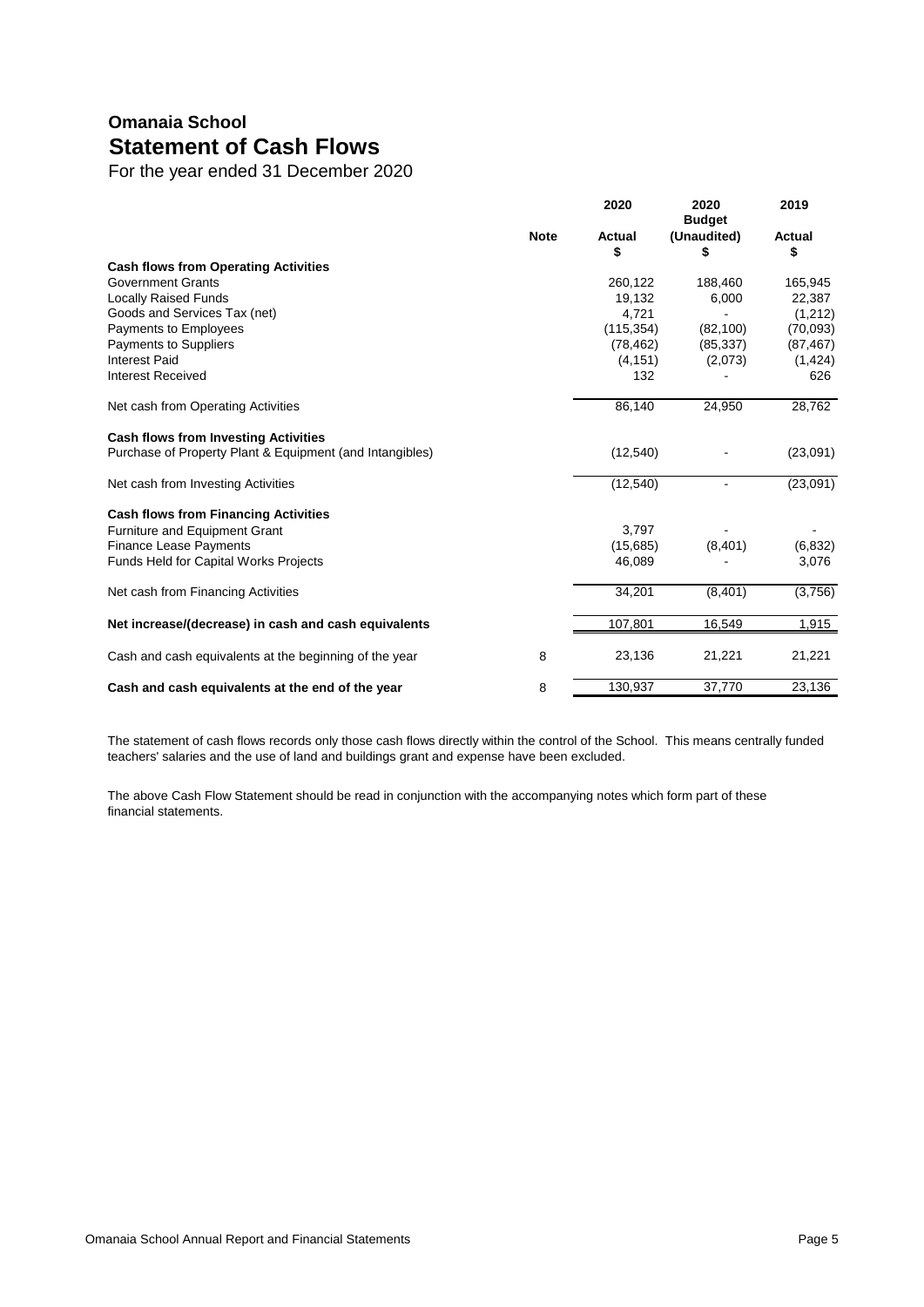### **Omanaia School Notes to the Financial Statements For the year ended 31 December 2020**

#### **1. Statement of Accounting Policies**

#### **a) Reporting Entity**

Omanaia School (the School) is a Crown entity as specified in the Crown Entities Act 2004 and a school as described in the Education and Training Act 2020. The Board of Trustees (the Board) is of the view that the School is a public benefit entity for financial reporting purposes.

#### **b) Basis of Preparation**

#### *Reporting Period*

The financial reports have been prepared for the period 1 January 2020 to 31 December 2020 and in accordance with the requirements of the Public Finance Act 1989.

#### *Basis of Preparation*

The financial statements have been prepared on a going concern basis, and the accounting policies have been consistently applied throughout the period.

#### *Financial Reporting Standards Applied*

The Education Act 1989 requires the School, as a Crown entity, to prepare financial statements in accordance with generally accepted accounting practice. The financial statements have been prepared in accordance with generally accepted accounting practice in New Zealand, applying Public Sector Public Benefit Entity (PBE) Standards Reduced Disclosure Regime as appropriate to public benefit entities that qualify for Tier 2 reporting. The school is considered a Public Benefit Entity as it meets the criteria specified as "having a primary objective to provide goods and/or services for community or social benefit and where any equity has been provided with a view to supporting that primary objective rather than for financial return to equity holders".

#### *PBE Accounting Standards Reduced Disclosure Regime*

The School qualifies for Tier 2 as the school is not publicly accountable and is not considered large as it falls below the expenditure threshold of \$30 million per year. All relevant reduced disclosure concessions have been taken.

#### *Measurement Base*

The financial statements are prepared on the historical cost basis unless otherwise noted in a specific accounting policy.

#### *Presentation Currency*

These financial statements are presented in New Zealand dollars, rounded to the nearest dollar.

#### *Specific Accounting Policies*

The accounting policies used in the preparation of these financial statements are set out below.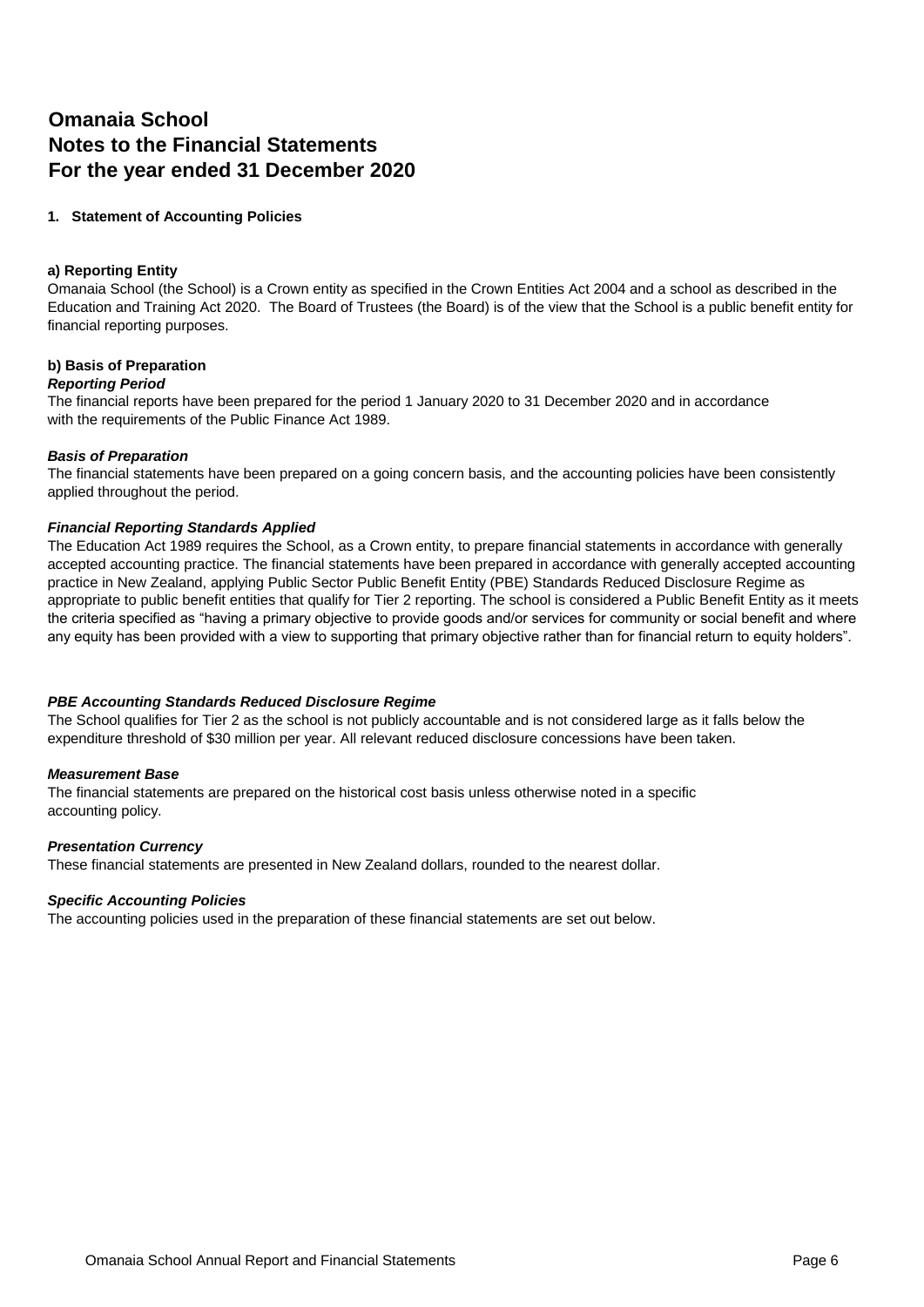#### *Critical Accounting Estimates And Assumptions*

The preparation of financial statements requires management to make judgements, estimates and assumptions that affect the application of accounting policies and the reported amounts of assets, liabilities, revenue and expenses. Actual results may differ from these estimates.

Estimates and underlying assumptions are reviewed on an ongoing basis. Revisions to accounting estimates are recognised in the period in which the estimate is revised and in any future periods affected.

#### *Cyclical maintenance*

A school recognises its obligation to maintain the Ministry's buildings in a good state of repair as a provision for cyclical maintenance. This provision relates mainly to the painting of the school buildings. The estimate is based on the school's long term maintenance plan which is prepared as part of its 10 Year Property Planning process. During the year, the Board assesses the reasonableness of its 10 Year Property Plan on which the provision is based. Cyclical maintenance is disclosed at note 14.

#### *Useful lives of property, plant and equipment*

The School reviews the estimated useful lives of property, plant and equipment at the end of each reporting date. The School believes that the estimated useful lives of the property, plant and equipment as disclosed in the Significant Accounting Policies are appropriate to the nature of the property, plant and equipment at reporting date. Property, plant and equipment is disclosed at note 11.

#### *Critical Judgements in applying accounting policies*

Management has exercised the following critical judgements in applying accounting policies:

#### *Classification of leases*

Determining whether a lease is a finance lease or an operating lease requires judgement as to whether the lease transfers substantially all the risks and rewards of ownership to the school. Judgement is required on various aspects that include, but are not limited to, the fair value of the leased asset, the economic life of the leased asset, whether or not to include renewal options in the lease term, and determining an appropriate discount rate to calculate the present value of the minimum lease payments. Classification as a finance lease means the asset is recognised in the statement of financial position as property, plant, and equipment, whereas for an operating lease no such asset is recognised.

#### *Recognition of grants*

The School reviews the grants monies received at the end of each reporting period and whether any require a provision to carryforward amounts unspent. The School believes all grants received have been appropriately recognised as a liability if required. Government grants are disclosed at note 2.

#### **c) Revenue Recognition**

#### *Government Grants*

The school receives funding from the Ministry of Education. The following are the main types of funding that the School receives;

Operational grants are recorded as revenue when the School has the rights to the funding, which is in the year that the funding is received.

Teachers salaries grants are recorded as revenue when the School has the rights to the funding in the salary period they relate to. The grants are not received in cash by the School and are paid directly to teachers by the Ministry of Education.

Use of land and buildings grants are recorded as revenue in the period the School uses the land and buildings. These are not received in cash by the School as they equate to the deemed expense for using the land and buildings which are owned by the Crown.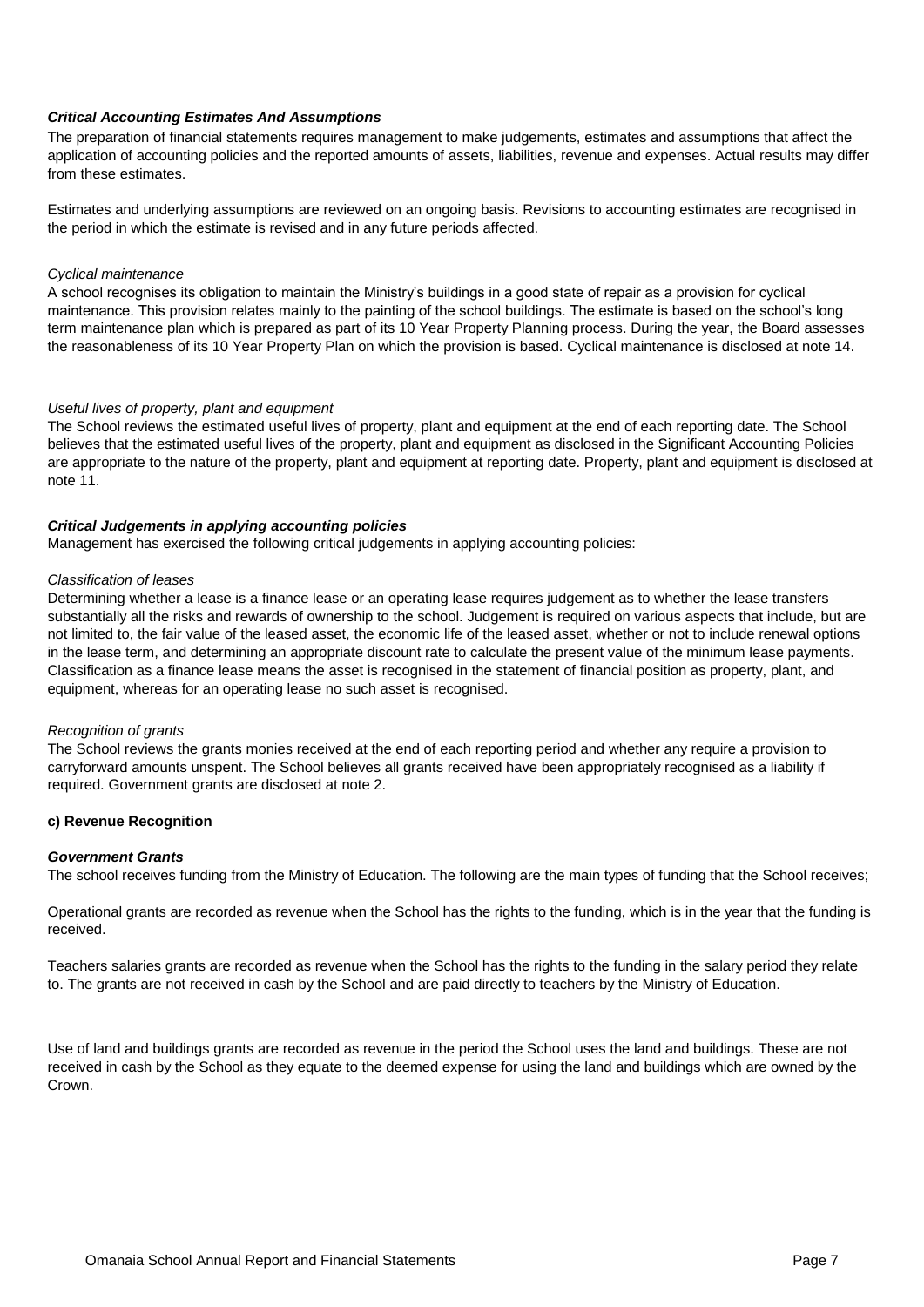#### *Other Grants*

Other grants are recorded as revenue when the School has the rights to the funding, unless there are unfulfilled conditions attached to the grant, in which case the amount relating to the unfulfilled conditions is recognised as a liability and released to revenue as the conditions are fulfilled.

#### *Donations, Gifts and Bequests*

Donations, gifts and bequests are recorded as revenue when their receipt is formally acknowledged by the School.

#### *Interest Revenue*

Interest Revenue earned on cash and cash equivalents and investments is recorded as revenue in the period it is earned.

#### **d) Use of Land and Buildings Expense**

The property from which the School operates is owned by the Crown and managed by the Ministry of Education on behalf of the Crown. The School's use of the land and buildings as occupant is based on a property occupancy document as gazetted by the Ministry. The expense is based on an assumed market rental yield on the value of land and buildings as used for rating purposes. This is a non-cash expense that is offset by a non-cash grant from the Ministry.

#### **e) Operating Lease Payments**

Payments made under operating leases are recognised in the Statement of Comprehensive Revenue and Expense on a straight line basis over the term of the lease.

#### **f) Finance Lease Payments**

Finance lease payments are apportioned between the finance charge and the reduction of the outstanding liability. The finance charge is allocated to each period during the lease term on an effective interest basis.

#### **g) Cash and Cash Equivalents**

Cash and cash equivalents include cash on hand, bank balances, deposits held at call with banks, and other short term highly liquid investments with original maturities of 90 days or less, and bank overdrafts. The carrying amount of cash and cash equivalents represent fair value.

#### **h) Accounts Receivable**

Short-term receivables are recorded at the amount due, less an allowance for credit losses (uncollectable debts). The schools receivables are largely made up of funding from the Ministry of Education, therefore the level of uncollectable debts is not considered to be material. However, short-term receivables are written off when there is no reasonable expectation of recovery.

#### **i) Inventories**

Inventories are consumable items held for sale and comprise of stationery and school uniforms. They are stated at the lower of cost and net realisable value. Cost is determined on a first in, first out basis. Net realisable value is the estimated selling price in the ordinary course of activities less the estimated costs necessary to make the sale. Any write down from cost to net realisable value is recorded as an expense in the Statement of Comprehensive Revenue and Expense in the period of the write down.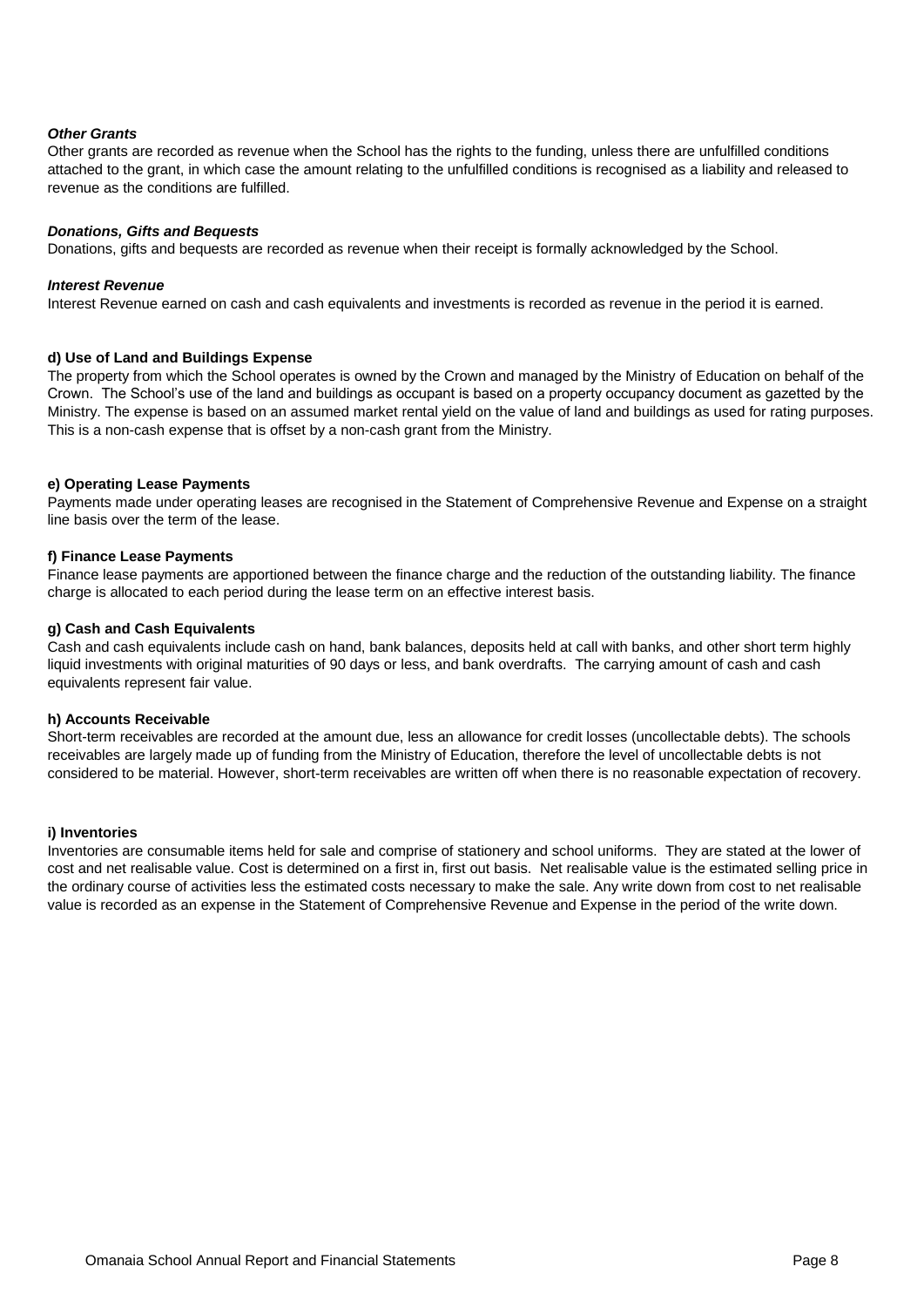#### **j) Investments**

Bank term deposits are initially measured at the amount invested. Interest is subsequently accrued and added to the investment balance. A loss allowance for expected credit losses is recognised if the estimated loss allowance is not trivial.

#### **k) Property, Plant and Equipment**

Land and buildings owned by the Crown are excluded from these financial statements. The Board's use of the land and buildings as 'occupant' is based on a property occupancy document.

Improvements to buildings owned by the Crown are recorded at cost, less accumulated depreciation and impairment losses.

Property, plant and equipment are recorded at cost or, in the case of donated assets, fair value at the date of receipt, less accumulated depreciation and impairment losses. Cost or fair value as the case may be, includes those costs that relate directly to bringing the asset to the location where it will be used and making sure it is in the appropriate condition for its intended use.

Property, plant and equipment acquired with individual values under \$500 are not capitalised, they are recognised as an expense in the Statement of Comprehensive Revenue and Expense.

Gains and losses on disposals (*i.e.* sold or given away) are determined by comparing the proceeds received with the carrying amounts (*i.e.* the book value). The gain or loss arising from the disposal of an item of property, plant and equipment is recognised in the Statement of Comprehensive Revenue and Expense.

#### *Finance Leases*

A finance lease transfers to the lessee substantially all the risks and rewards incidental to ownership of an asset, whether or not title is eventually transferred. At the start of the lease term, finance leases are recognised as assets and liabilities in the statement of financial position at the lower of the fair value of the leased asset or the present value of the minimum lease payments. The finance charge is charged to the surplus or deficit over the lease period so as to produce a constant periodic rate of interest on the remaining balance of the liability. The amount recognised as an asset is depreciated over its useful life. If there is no reasonable certainty whether the school will obtain ownership at the end of the lease term, the asset is fully depreciated over the shorter of the lease term and its useful life.

#### *Depreciation*

Property, plant and equipment are depreciated over their estimated useful lives on a straight line basis. Depreciation of all assets is reported in the Statement of Comprehensive Revenue and Expense.

| The estimated useful lives of the assets are: |            |
|-----------------------------------------------|------------|
| <b>Buildings</b>                              | 40 years   |
| Furniture and Equipment                       | 5-18 years |
| Information and Communication                 | 4 years    |
| Leased Assets                                 | 4 years    |
| <b>Library Resources</b>                      | 8 years    |

Leased assets held under a Finance Lease Term of Lease Term of Lease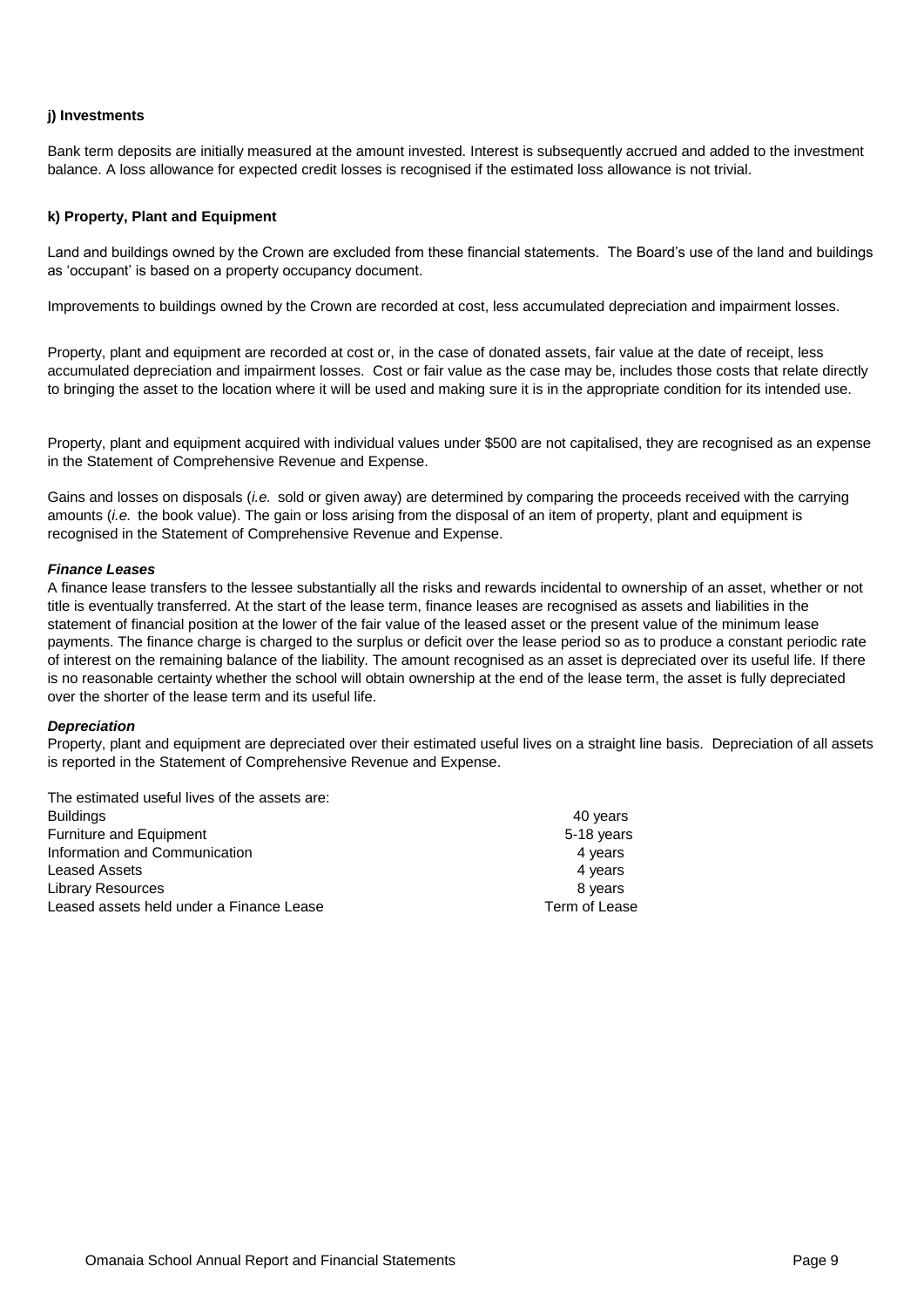#### **l) Intangible Assets**

#### *Software costs*

Computer software acquired by the School are capitalised on the basis of the costs incurred to acquire and bring to use the specific software. Costs associated with subsequent maintenance or licensing of software are recognised as an expense in the Statement of Comprehensive Revenue and Expense when incurred.

Computer software licences with individual values under \$1,000 are not capitalised, they are recognised as an expense in the Statement of Comprehensive Revenue and Expense when incurred.

Computer software that the school receives from the Ministry of Education is normally acquired through a non-exchange transaction and is not of a material amount. It's fair value can be assessed at time of acquisition if no other methods lead to a fair value determination. Computer software purchased directly from suppliers at market rates are considered exchange transactions and the fair value is the amount paid for the software.

The carrying value of software is amortised on a straight line basis over its useful life. The useful life of software is estimated as three years. The amortisation charge for each period and any impairment loss is recorded in the Statement of Comprehensive Revenue and Expense.

#### **m) Impairment of property, plant, and equipment and intangible assets**

The school does not hold any cash generating assets. Assets are considered cash generating where their primary objective is to generate a commercial return.

#### *Non cash generating assets*

Property, plant, and equipment and intangible assets held at cost that have a finite useful life are reviewed for impairment whenever events or changes in circumstances indicate that the carrying amount may not be recoverable. An impairment loss is recognised for the amount by which the asset's carrying amount exceeds its recoverable service amount. The recoverable service amount is the higher of an asset's fair value less costs to sell and value in use.

Value in use is determined using an approach based on either a depreciated replacement cost approach, restoration cost approach, or a service units approach. The most appropriate approach used to measure value in use depends on the nature of the impairment and availability of information.

If an asset's carrying amount exceeds its recoverable service amount, the asset is regarded as impaired and the carrying amount is written down to the recoverable amount. The total impairment loss is recognised in the surplus or deficit.

The reversal of an impairment loss is recognised in the surplus or deficit.

#### **n) Accounts Payable**

Accounts Payable represents liabilities for goods and services provided to the School prior to the end of the financial year which are unpaid. Accounts Payable are recorded at the amount of cash required to settle those liabilities. The amounts are unsecured and are usually paid within 30 days of recognition.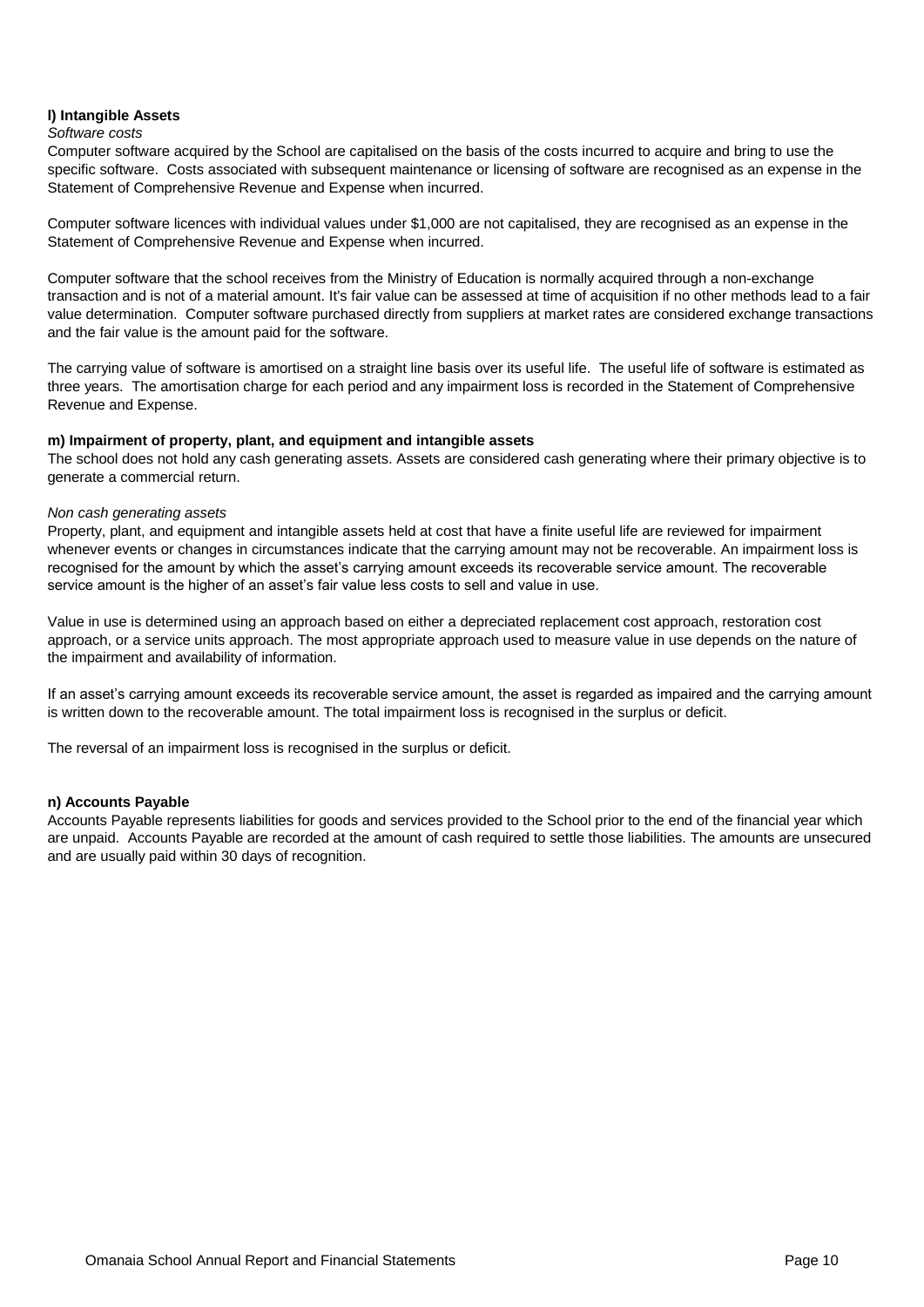#### **o) Employee Entitlements**

#### *Short-term employee entitlements*

Employee benefits that are due to be settled within 12 months after the end of the period in which the employee renders the related service are measured based on accrued entitlements at current rates of pay. These include salaries and wages accrued up to balance date, and also annual leave earned, by non teaching staff, to but not yet taken at balance date.

#### *Long-term employee entitlements*

Employee benefits that are due to be settled beyond 12 months after the end of the period in which the employee renders the related service, such as long service leave and retirement gratuities, have been calculated on an actuarial basis. The calculations are based on:

• likely future entitlements accruing to staff, based on years of service, years to entitlement, the likelihood that staff will reach the point of entitlement, and contractual entitlement information; and

• the present value of the estimated future cash flows.

#### **p) Revenue Received in Advance**

Revenue received in advance relates to fees received from students and grants received where there are unfulfilled obligations for the School to provide services in the future. The fees are recorded as revenue as the obligations are fulfilled and the fees earned.

The School holds sufficient funds to enable the refund of unearned fees in relation to international students, should the School be unable to provide the services to which they relate.

The School holds sufficient funds to enable the funds to be used for their intended purpose at any time.

#### **q) Funds Held in Trust**

Funds are held in trust where they have been received by the School for a specified purpose, or are being held on behalf of a third party and these transactions are not recorded in the Statement of Revenue and Expense.

The School holds sufficient funds to enable the funds to be used for their intended purpose at any time.

#### **r) Shared Funds**

Shared Funds are held on behalf of a cluster of participating schools as agreed with the Ministry of Education. The cluster of schools operate activities outside of school control. These amounts are not recorded in the Statement of Revenue and Expense. The School holds sufficient funds to enable the funds to be used for their intended purpose.

#### **s) Provision for Cyclical Maintenance**

The property from which the School operates is owned by the Crown, and is vested in the Ministry. The Ministry has gazetted a property occupancy document that sets out the Board's property maintenance responsibilities. The Board is responsible for maintaining the land, buildings and other facilities on the School site in a state of good order and repair.

Cyclical maintenance, which involves painting the interior and exterior of the School, makes up the most significant part of the Board's responsibilities outside day-to-day maintenance. The provision for cyclical maintenance represents the obligation the Board has to the Ministry and is based on the Board's ten year property plan (10YPP).

#### **t) Financial Instruments**

The School's financial assets comprise cash and cash equivalents, accounts receivable, and investments. All of these financial assets, except for investments that are shares, are categorised as "loans and receivables" for accounting purposes in accordance with financial reporting standards.

Investments that are shares are categorised as 'financial assets at fair value through other comprehensive revenue and expense' for accounting purposes in accordance with financial reporting standards.

The School's financial liabilities comprise accounts payable, borrowings, finance lease liability, and painting contract liability. All of these financial liabilities are categorised as "financial liabilities measured at amortised cost" for accounting purposes in accordance with financial reporting standards.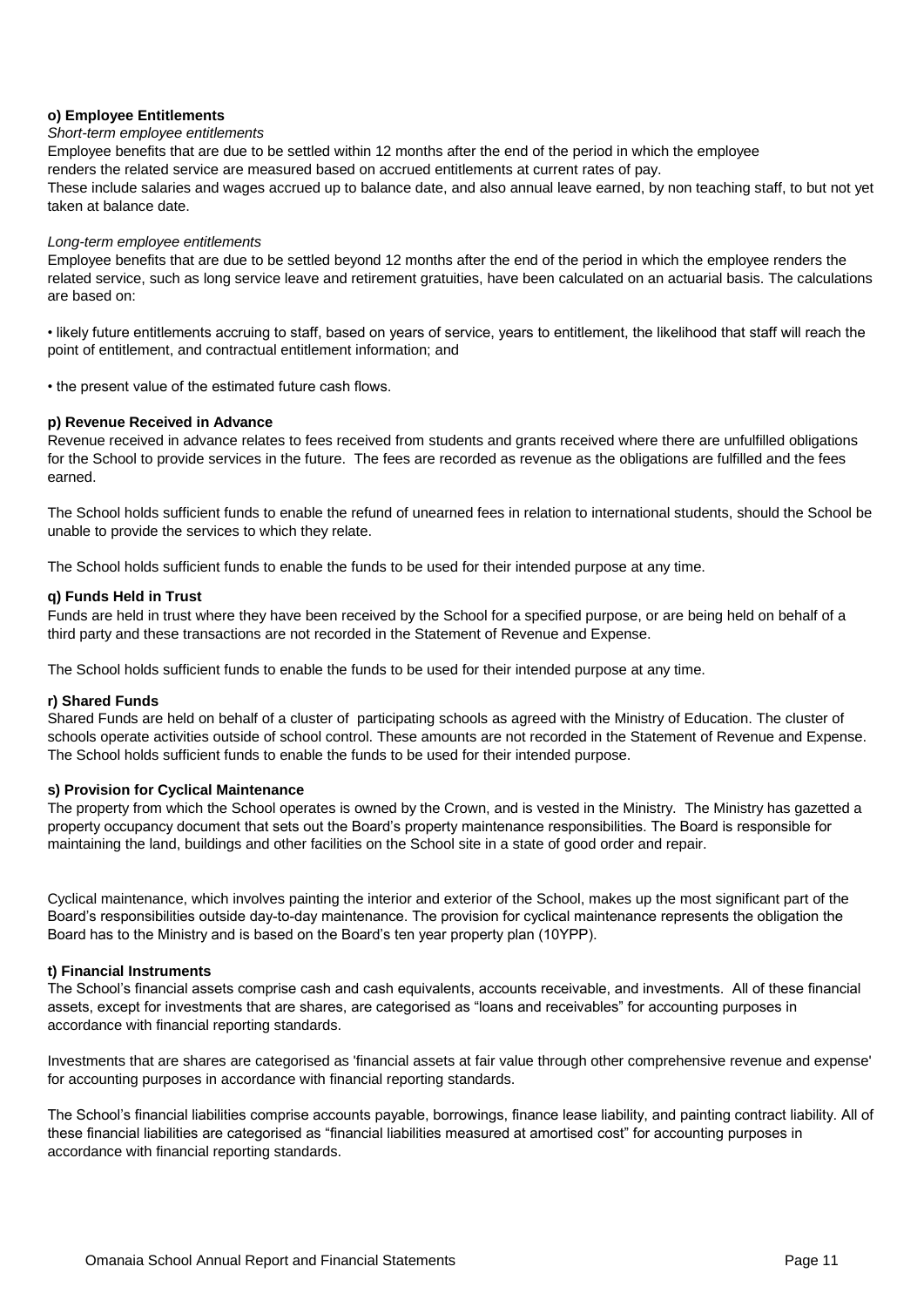#### **u) Borrowings**

Borrowings on normal commercial terms are initially recognised at the amount borrowed plus transaction costs. Interest due on the borrowings is subsequently accrued and added to the borrowings balance. Borrowings are classified as current liabilities unless the school has an unconditional right to defer settlement of the liability for at least 12 months after balance date.

Borrowings include but not limited to bank overdrafts, operating leases, finance leases, painting contracts and term loans.

#### **v) Goods and Services Tax (GST)**

The financial statements have been prepared on a GST exclusive basis, with the exception of accounts receivable and accounts payable which are stated as GST inclusive.

The net amount of GST paid to, or received from, the IRD, including the GST relating to investing and financing activities, is classified as a net operating cash flow in the statements of cash flows.

Commitments and contingencies are disclosed exclusive of GST.

#### **w) Budget Figures**

The budget figures are extracted from the School budget that was approved by the Board at the start of the year.

#### **x) Services received in-kind**

From time to time the School receives services in-kind, including the time of volunteers. The School has elected not to recognise services received in kind in the Statement of Comprehensive Revenue and Expense.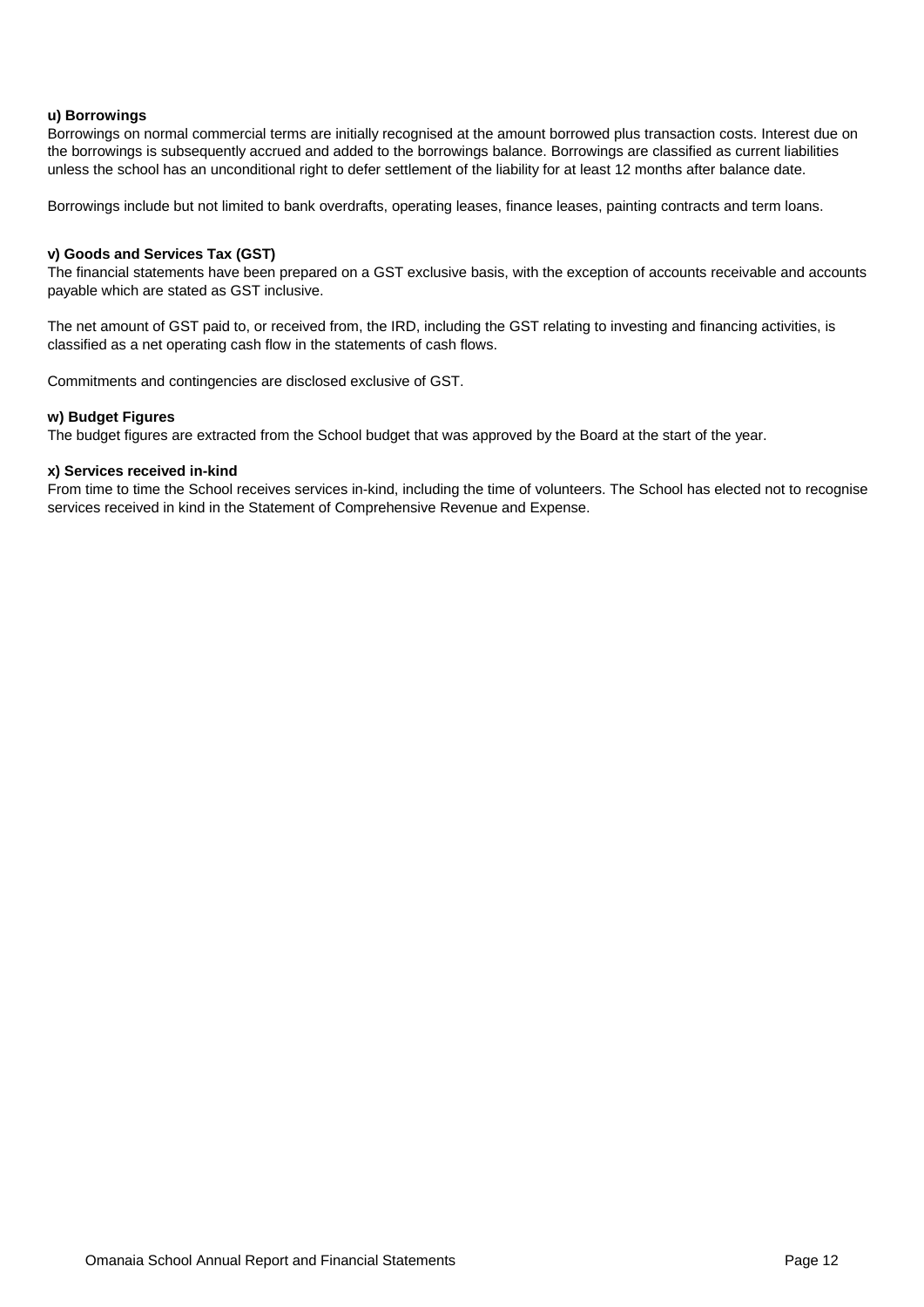#### **2. Government Grants**

| 2. Government Grants                            |         |               |               |
|-------------------------------------------------|---------|---------------|---------------|
|                                                 | 2020    | 2020          | 2019          |
|                                                 |         | <b>Budget</b> |               |
|                                                 | Actual  | (Unaudited)   | <b>Actual</b> |
|                                                 | Φ       |               |               |
| <b>Operational Grants</b>                       | 239.782 | 188.060       | 185,884       |
| <b>Teachers' Salaries Grants</b>                | 389.132 | 251.421       | 301,663       |
| Use of Land and Buildings Grants                | 183,857 | 154.726       | 165,486       |
| Resource Teachers Learning and Behaviour Grants |         |               | 1,350         |
| Other MoE Grants                                | 22,239  | 400           | 3,966         |
|                                                 | 835,010 | 594.607       | 658,349       |

The school has opted in to the donations scheme for this year. Total amount received was \$7,200.

#### **3. Locally Raised Funds**

Local funds raised within the School's community are made up of:

| Local furius raised within the Scribbi's community are made up on. | 2020          | 2020<br><b>Budget</b> | 2019          |
|--------------------------------------------------------------------|---------------|-----------------------|---------------|
|                                                                    | <b>Actual</b> | (Unaudited)           | <b>Actual</b> |
| Revenue                                                            | \$            | S                     | \$            |
| Bequests & Grants                                                  | 14,864        |                       | 10,324        |
| Activities                                                         | 2,465         | 600                   | 113           |
| Trading                                                            | 1,462         | 1,000                 | 2,359         |
| Fundraising                                                        | 300           |                       |               |
| <b>Other Revenue</b>                                               | 5,250         | 5,000                 | 5,250         |
|                                                                    | 24,341        | 6,600                 | 18,046        |
| <b>Expenses</b>                                                    |               |                       |               |
| Activities                                                         |               | 4,600                 |               |
| Trading                                                            | 5,810         | 1,800                 | 3,753         |
| Fundraising (Costs of Raising Funds)                               |               |                       | 3,121         |
| Other Locally Raised Funds Expenditure                             | 3,805         | 2,300                 | 206           |
|                                                                    | 9,615         | 8,700                 | 7,080         |
| Surplus/(Deficit) for the year Locally raised funds                | 14,726        | (2,100)               | 10,966        |

#### **4. Learning Resources**

| 4. Learning Resources               | 2020    | 2020<br><b>Budget</b> | 2019          |
|-------------------------------------|---------|-----------------------|---------------|
|                                     | Actual  | (Unaudited)           | <b>Actual</b> |
|                                     | \$      |                       | S             |
| Curricular                          | 14,885  | 15.249                | 37,431        |
| <b>Employee Benefits - Salaries</b> | 455,690 | 301,421               | 333,720       |
| <b>Staff Development</b>            | 1,969   | 7,500                 | 5,541         |
| <b>Equipment Repairs</b>            | 6,153   | 10.000                | 1,945         |
|                                     | 478,697 | 334,170               | 378,637       |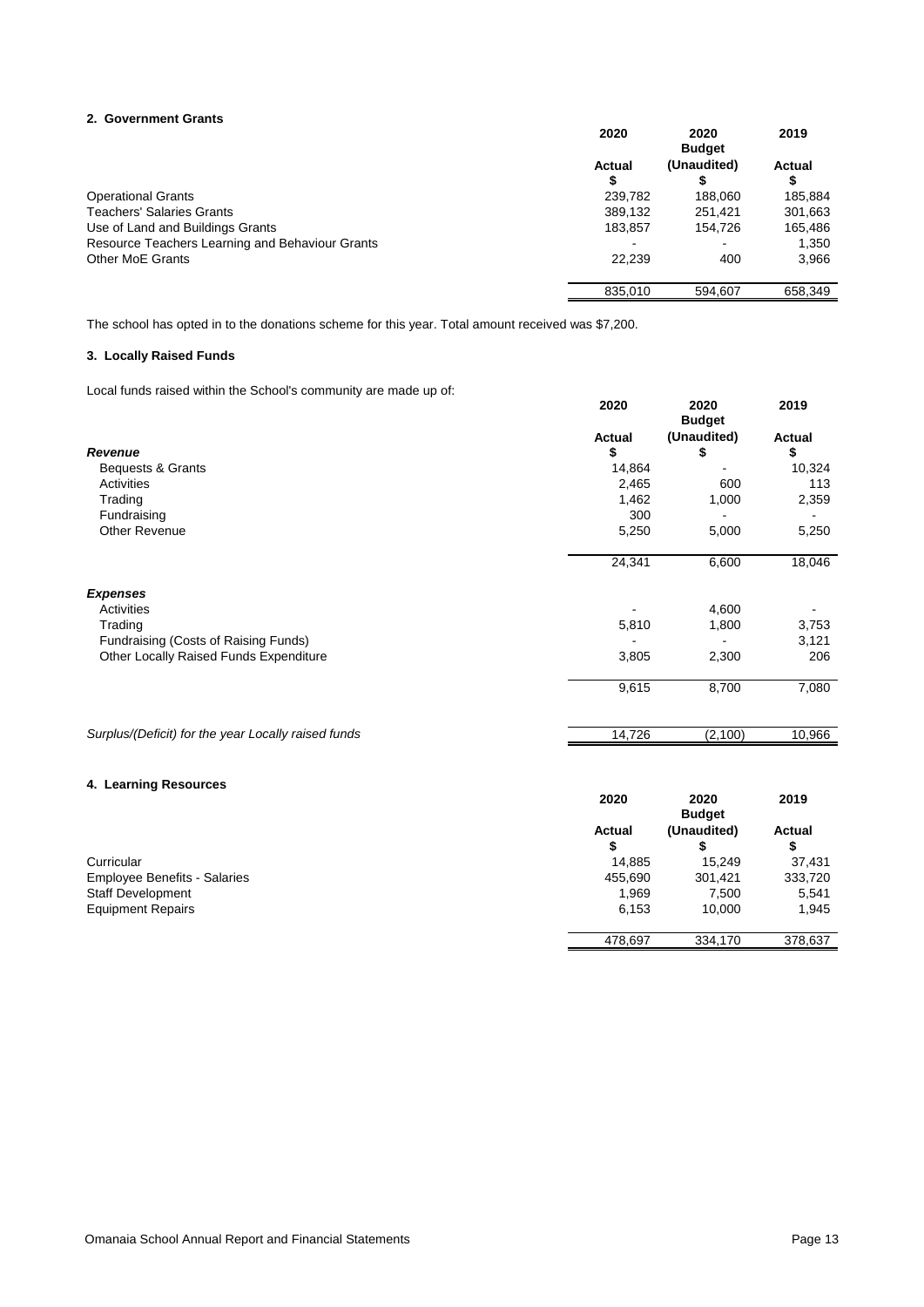#### **5. Administration**

|                                                | 2020          | 2020<br><b>Budget</b> | 2019          |
|------------------------------------------------|---------------|-----------------------|---------------|
|                                                | <b>Actual</b> | (Unaudited)           | <b>Actual</b> |
|                                                | \$            | S                     | \$            |
| <b>Audit Fee</b>                               | 3,700         | 3,700                 | 3,600         |
| <b>Board of Trustees Fees</b>                  | 2,330         | 2,500                 | 2,195         |
| <b>Board of Trustees Expenses</b>              | 903           | 300                   | 2,230         |
| Communication                                  | 1.492         | 1.680                 | 1,162         |
| Consumables                                    | 2.409         | 3.050                 | 3,030         |
| Other                                          | 12.724        | 5.100                 | 5,406         |
| <b>Employee Benefits - Salaries</b>            | 15.837        | 12.100                | 13.712        |
| Insurance                                      | 1,702         | 1.500                 | 1,290         |
| Service Providers, Contractors and Consultancy | 5.180         | 4.500                 | 5,108         |
|                                                | 46,277        | 34,430                | 37,733        |

#### **6. Property**

|                                     | 2020         | 2020<br><b>Budget</b> | 2019                |
|-------------------------------------|--------------|-----------------------|---------------------|
|                                     | Actual<br>\$ | (Unaudited)<br>S      | <b>Actual</b><br>\$ |
| Caretaking and Cleaning Consumables | 7.154        | 2,300                 | 2,564               |
| <b>Cyclical Maintenance Expense</b> | 1.044        | 6,865                 | 1,171               |
| Grounds                             | 2,487        | 2,800                 | 878                 |
| Heat, Light and Water               | 5.844        | 4.300                 | 5,981               |
| Rates                               | 389          | 500                   | 295                 |
| Repairs and Maintenance             | 2.237        | 1.000                 | 2,423               |
| Use of Land and Buildings           | 183,857      | 154.726               | 165,486             |
| <b>Employee Benefits - Salaries</b> | 34.651       | 20,000                | 26,675              |
| Transport                           | 2,558        | 3.000                 | 1,196               |
|                                     | 240,221      | 195,491               | 206,669             |

The use of land and buildings figure represents 8% of the school's total property value. Property values are established as part of the nation-wide revaluation exercise that is conducted every 30 June for the Ministry of Education's year-end reporting purposes.

#### **7. Depreciation**

|                                          | 2020   | 2020<br><b>Budget</b> | 2019          |
|------------------------------------------|--------|-----------------------|---------------|
|                                          | Actual | (Unaudited)           | <b>Actual</b> |
|                                          | \$     | S                     | \$            |
| <b>Buildings</b>                         | 2.100  | 2,015                 | 2,100         |
| <b>Building Improvements</b>             | 1.683  | 1,362                 | 1.419         |
| Furniture and Equipment                  | 5,693  | 4,560                 | 4,752         |
| Information and Communication Technology | 1.661  | 2,507                 | 2,613         |
| Leased Assets                            | 15.532 | 5.899                 | 6,148         |
|                                          | 26,669 | 16,343                | 17,032        |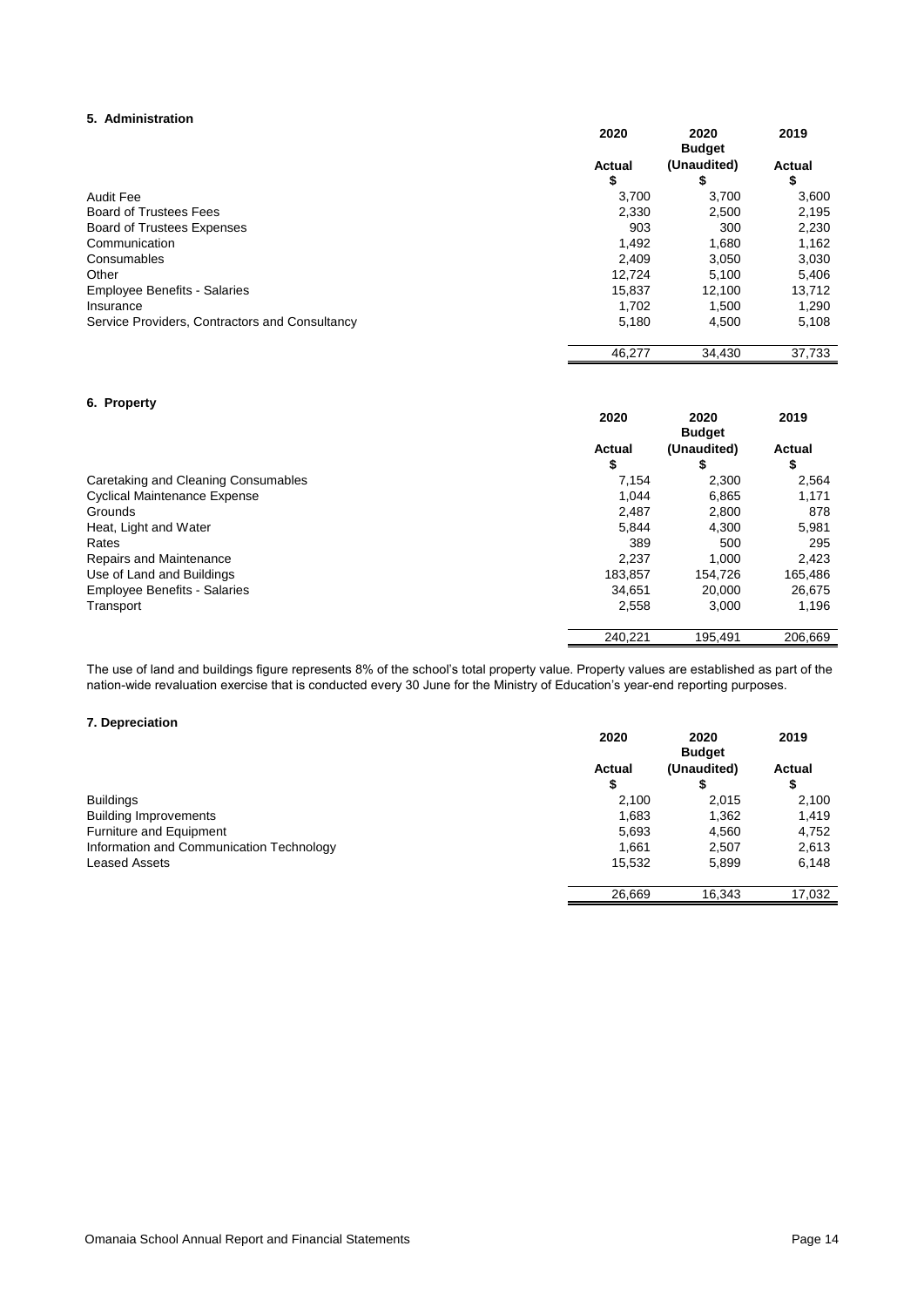#### **8. Cash and Cash Equivalents**

|                                          | 2020    | 2020<br><b>Budget</b> |        |
|------------------------------------------|---------|-----------------------|--------|
|                                          | Actual  | (Unaudited)           | Actual |
| <b>Bank Current Account</b>              | 113.802 | 32.820                | 11,516 |
| <b>Bank Call Account</b>                 | 17.135  | 4.950                 | 11,620 |
| Cash equivalents for Cash Flow Statement | 130.937 | 37.770                | 23,136 |

The carrying value of short-term deposits with original maturity dates of 90 days or less approximates their fair value.

Of the \$130,937 Cash and Cash Equivalents \$43,161 is held by the School on behalf of the Ministry of Education. These funds are required to be spent in 2021 on Crown owned school buildings under the School's Five Year Property Plan.

#### **9. Accounts Receivable**

| J. AUUUIIIIJ IIGUGIVANIG                   | 2020   | 2020<br><b>Budget</b> | 2019          |
|--------------------------------------------|--------|-----------------------|---------------|
|                                            | Actual | (Unaudited)           | Actual        |
|                                            | \$     | \$                    | \$            |
| Receivables                                | 2,033  | 1,265                 | 1,165         |
| <b>Banking Staffing Underuse</b>           |        | 3,076                 |               |
| <b>Teacher Salaries Grant Receivable</b>   | 29,311 | 18,666                | 21,421        |
|                                            | 31,344 | 23,007                | 22,586        |
|                                            |        |                       |               |
| Receivables from Exchange Transactions     | 2,033  | 1,265                 | 1,165         |
| Receivables from Non-Exchange Transactions | 29,311 | 21,742                | 21,421        |
|                                            | 31,344 | 23,007                | 22,586        |
|                                            |        |                       |               |
| 10. Inventories                            |        |                       |               |
|                                            | 2020   | 2020<br><b>Budget</b> | 2019          |
|                                            | Actual | (Unaudited)           | <b>Actual</b> |
|                                            | \$     | \$                    | \$            |
| <b>Uniforms</b>                            | 1,356  | 1,209                 | 1,211         |
|                                            | 1,356  | 1,209                 | 1,211         |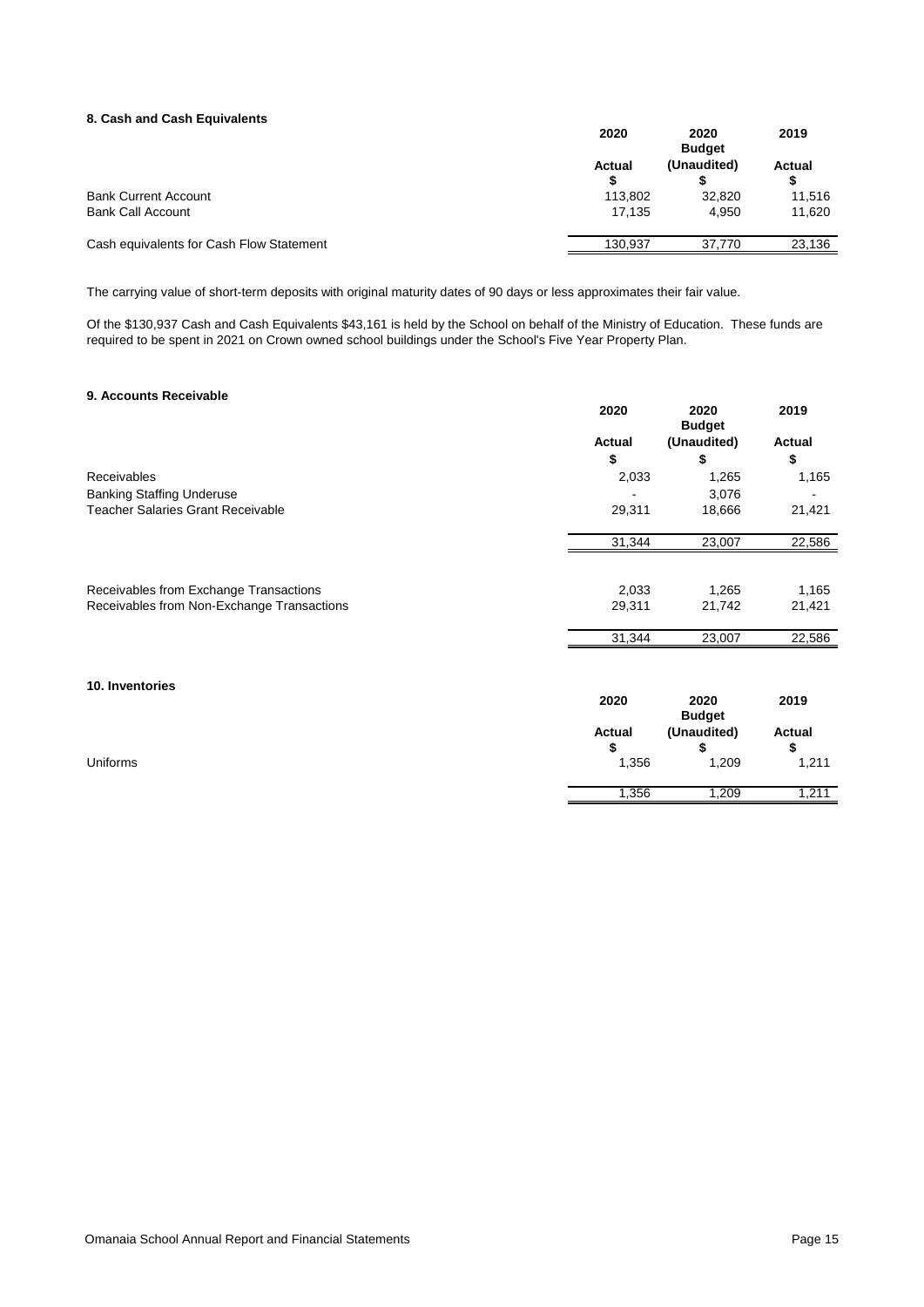#### **11. Property, Plant and Equipment**

|                                    | Opening<br>Balance (NBV) | Additions | <b>Disposals</b>         | Impairment               | Depreciation | Total (NBV) |
|------------------------------------|--------------------------|-----------|--------------------------|--------------------------|--------------|-------------|
| 2020                               |                          | \$        | \$                       |                          |              |             |
| Land                               | 8,000                    |           | -                        |                          |              | 8,000       |
| <b>Buildings</b>                   | 52,851                   |           |                          |                          | (2,100)      | 50,751      |
| <b>Building Improvements</b>       | 10,571                   | 2,920     |                          | $\blacksquare$           | (1,683)      | 11,808      |
| <b>Furniture and Equipment</b>     | 33,658                   | 1,562     | (426)                    |                          | (5,693)      | 29,101      |
| Information and Communication Tech | 1,330                    | 8.058     |                          | $\overline{\phantom{a}}$ | (1,661)      | 7,727       |
| <b>Leased Assets</b>               | 22,929                   | 89,620    | $\overline{\phantom{0}}$ | $\blacksquare$           | (15, 532)    | 97,017      |
| Balance at 31 December 2020        | 129.339                  | 102.160   | (426)                    |                          | (26, 669)    | 204.404     |

|                                | Cost or<br><b>Valuation</b> | Accumulated<br><b>Depreciation</b> | <b>Net Book</b><br>Value |
|--------------------------------|-----------------------------|------------------------------------|--------------------------|
| 2020                           | \$                          | \$                                 | \$                       |
| Land                           | 8.000                       | ٠                                  | 8,000                    |
| <b>Buildings</b>               | 84,000                      | (33, 249)                          | 50,751                   |
| <b>Building Improvements</b>   | 33,912                      | (22, 104)                          | 11,808                   |
| <b>Furniture and Equipment</b> | 72,441                      | (43,340)                           | 29,101                   |
| Information and Communication  | 23,023                      | (15, 296)                          | 7,727                    |
| Leased Assets                  | 115,709                     | (18,692)                           | 97,017                   |
| Balance at 31 December 2020    | 337,085                     | (132,681)                          | 204.404                  |

|                               | Opening<br>Balance (NBV) | <b>Additions</b> | <b>Disposals</b> | Impairment               | Depreciation | Total (NBV) |
|-------------------------------|--------------------------|------------------|------------------|--------------------------|--------------|-------------|
| 2019                          |                          | Φ                |                  |                          |              |             |
| Land                          | 8,000                    |                  |                  |                          |              | 8,000       |
| <b>Buildings</b>              | 54,951                   |                  |                  |                          | (2,100)      | 52,851      |
| <b>Building Improvements</b>  | 8,511                    | 3.479            |                  | $\overline{\phantom{0}}$ | (1, 419)     | 10,571      |
| Furniture and Equipment       | 18,798                   | 19,612           |                  | ۰                        | (4,752)      | 33,658      |
| Information and Communication | 3,943                    |                  |                  |                          | (2,613)      | 1,330       |
| Technology                    |                          |                  |                  |                          |              |             |
| Leased Assets                 | 4.401                    | 24,720           | (44)             |                          | (6, 148)     | 22,929      |
| Balance at 31 December 2019   | 98,604                   | 47,811           | (44)             |                          | (17,032)     | 129,339     |

| 2019                          | Cost or<br>Valuation<br>\$ | Accumulated<br><b>Depreciation</b> | <b>Net Book</b><br>Value<br>\$ |
|-------------------------------|----------------------------|------------------------------------|--------------------------------|
| Land                          | 8.000                      |                                    | 8,000                          |
| <b>Buildings</b>              | 84,000                     | (31, 149)                          | 52,851                         |
| <b>Building Improvements</b>  | 68,542                     | (57, 971)                          | 10,571                         |
| Furniture and Equipment       | 104.229                    | (70, 571)                          | 33,658                         |
| Information and Communication | 26,806                     | (25.476)                           | 1,330                          |
| <b>Leased Assets</b>          | 27,523                     | (4,594)                            | 22,929                         |
| <b>Library Resources</b>      | 19.651                     | (19,651)                           |                                |
| Balance at 31 December 2019   | 338,751                    | (209,412)                          | 129,339                        |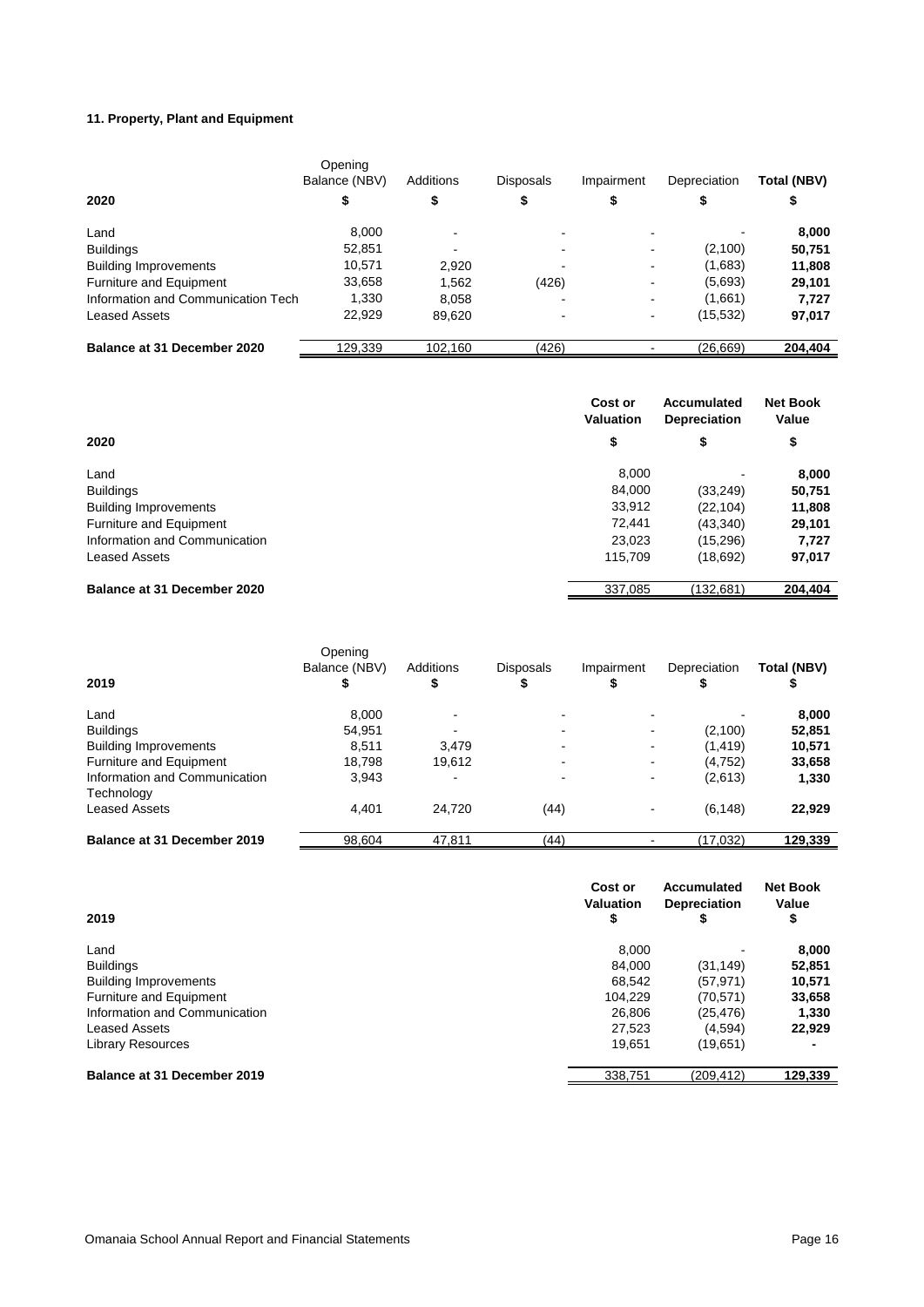#### **12. Accounts Payable**

|                                                                         | 2020           | 2020<br><b>Budget</b> | 2019          |
|-------------------------------------------------------------------------|----------------|-----------------------|---------------|
|                                                                         | Actual         | (Unaudited)           | <b>Actual</b> |
|                                                                         | \$             | \$                    | \$            |
| <b>Operating Creditors</b>                                              | 19,005         | 21,567                | 22,651        |
| Accruals                                                                | 3,700          | 3,500                 | 3,600         |
| <b>Banking Staffing Overuse</b>                                         |                | 23,595                |               |
| <b>Employee Entitlements - Salaries</b>                                 | 29,311         | 18,666                | 21,421        |
| Employee Entitlements - Leave Accrual                                   | 7,611          | 3,562                 | 5,917         |
|                                                                         | 59,627         | 70,890                | 53,589        |
|                                                                         |                |                       |               |
| Payables for Exchange Transactions                                      | 59,627         | 70,890                | 53,589        |
| Payables for Non-exchange Transactions - Taxes Payable (PAYE and Rates) |                |                       |               |
| Payables for Non-exchange Transactions - Other                          |                |                       |               |
|                                                                         | 59,627         | 70,890                | 53,589        |
| The carrying value of payables approximates their fair value.           |                |                       |               |
| 13. Revenue Received in Advance                                         |                |                       |               |
|                                                                         | 2020           | 2020<br><b>Budget</b> | 2019          |
|                                                                         | Actual         | (Unaudited)           | <b>Actual</b> |
|                                                                         | \$             | \$                    | \$            |
| Revenue Received In Advance                                             |                |                       | 4,341         |
|                                                                         | $\blacksquare$ | $\sim$                | 4,341         |
|                                                                         |                |                       |               |
| 14. Provision for Cyclical Maintenance                                  |                |                       |               |
|                                                                         | 2020           | 2020<br><b>Budget</b> | 2019          |
|                                                                         | Actual         | (Unaudited)           | <b>Actual</b> |
|                                                                         | \$             | \$                    | \$            |
| Provision at the Start of the Year                                      | 50,308         | 2,388                 | 49,137        |
| Increase to the Provision During the Year                               | 5,648          | 6,865                 | 1,171         |
| Adjustment to the Provision                                             | (4,604)        |                       |               |
| Provision at the End of the Year                                        | 51,352         | 9,253                 | 50,308        |

Cyclical Maintenance - Current 48,852 9,253 48,308 Cyclical Maintenance - Term 2,500 - 2,000

#### **15. Finance Lease Liability**

The School has entered into a number of finance lease agreements for computers and other ICT equipment. Minimum lease payments payable:

|                                                  | 2020    | 2020<br><b>Budget</b> | 2019          |
|--------------------------------------------------|---------|-----------------------|---------------|
|                                                  | Actual  | (Unaudited)           | <b>Actual</b> |
|                                                  | S       |                       |               |
| No Later than One Year                           | 31.168  | 4.657                 | 7,835         |
| Later than One Year and no Later than Five Years | 86.149  | 929                   | 24,030        |
|                                                  | 117.317 | 5,586                 | 31.865        |

51,352 9,253 50,308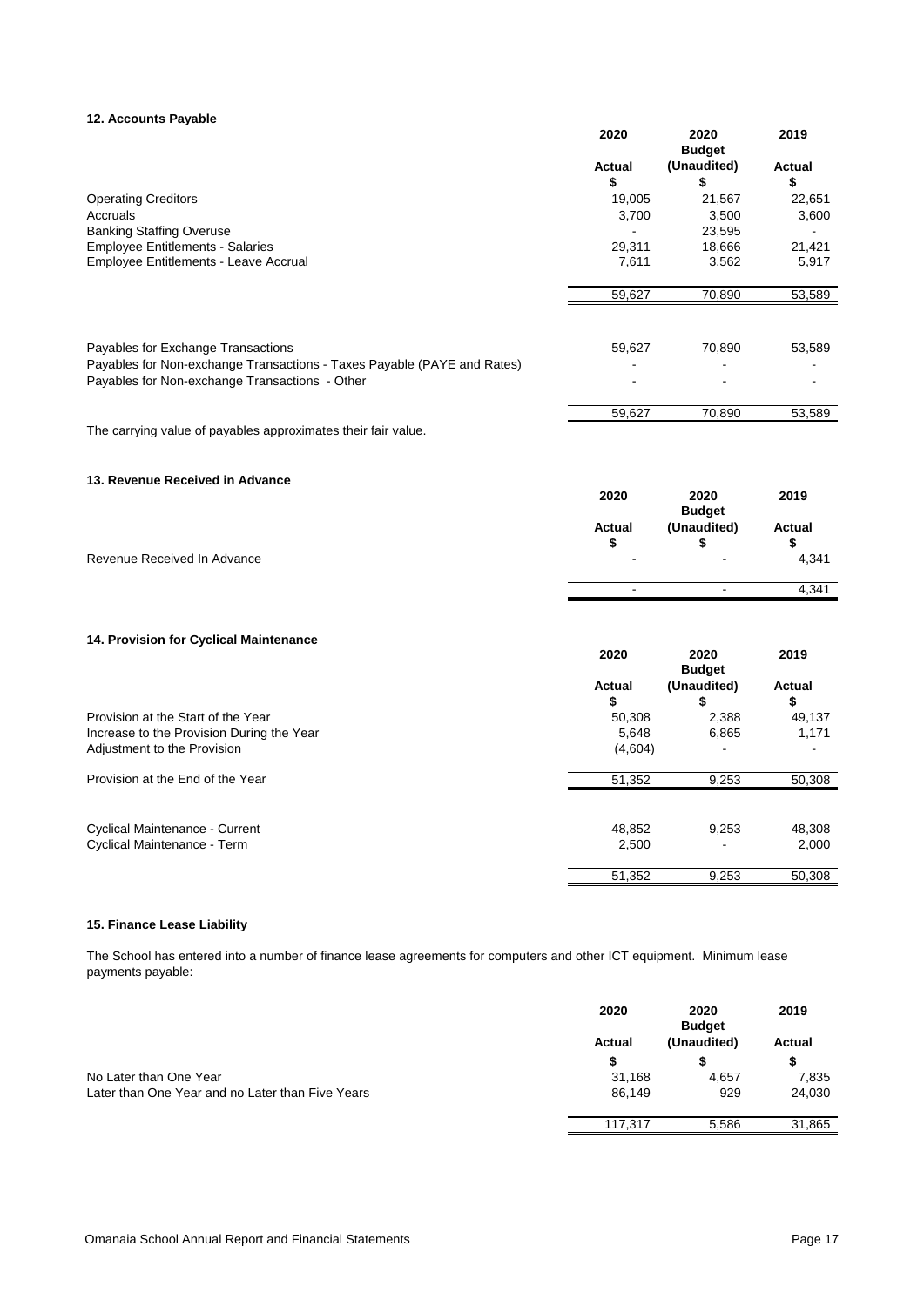#### **16. Funds Held (Owed) for Capital Works Projects**

During the year the School received and applied funding from the Ministry of Education for the following capital works projects:

|                                                                                                                         | 2020        | Opening<br><b>Balances</b><br>\$ | <b>Receipts</b><br>from MoE<br>\$ | <b>Payments</b><br>\$ | <b>BOT</b><br>Contribution/<br>(Write-off to<br><b>R&amp;M)</b> | <b>Closing</b><br><b>Balances</b><br>\$ |
|-------------------------------------------------------------------------------------------------------------------------|-------------|----------------------------------|-----------------------------------|-----------------------|-----------------------------------------------------------------|-----------------------------------------|
| <b>Boundary Fence</b>                                                                                                   | in progress | (12, 550)                        |                                   |                       |                                                                 | (12, 550)                               |
| Heater Replacement                                                                                                      | completed   | 482                              |                                   | (482)                 |                                                                 |                                         |
| Rebuild Driveway                                                                                                        | completed   | (5, 188)                         | 5,188                             |                       |                                                                 |                                         |
| SIP Junior Playground                                                                                                   | in progress |                                  | 45,000                            | (1,839)               |                                                                 | 43,161                                  |
| Heat Pump Units Blcoks 1,4&11                                                                                           | in progress |                                  |                                   | (1,778)               |                                                                 | (1,778)                                 |
| Totals                                                                                                                  |             | (17, 256)                        | 50,188                            | (4,099)               | $\blacksquare$                                                  | 28,833                                  |
| <b>Represented by:</b><br>Funds Held on Behalf of the Ministry of Education<br>Funds Due from the Ministry of Education |             |                                  |                                   |                       |                                                                 | 43,161<br>(14, 328)<br>28,833           |
|                                                                                                                         | 2019        | Opening<br><b>Balances</b><br>\$ | <b>Receipts</b><br>from MoE<br>\$ | <b>Payments</b><br>\$ | <b>BOT</b><br>Contribution/<br>(Write-off to<br><b>R&amp;M)</b> | Closing<br><b>Balances</b><br>\$        |
| <b>Boundary Fence</b>                                                                                                   | in progress | (12, 550)                        |                                   |                       |                                                                 | (12, 550)                               |
| Heater Replacement                                                                                                      | in progress | 482                              |                                   |                       |                                                                 | 482                                     |
| Rebuild Driveway                                                                                                        | in progress | (5, 188)                         |                                   |                       |                                                                 | (5, 188)                                |
| Totals                                                                                                                  |             | (17, 256)                        |                                   | $\blacksquare$        | $\blacksquare$                                                  | (17, 256)                               |

#### **17. Related Party Transactions**

The School is a controlled entity of the Crown, and the Crown provides the major source of revenue to the school. The school enters into transactions with other entities also controlled by the Crown, such as government departments, state-owned enterprises and other Crown entities. Transactions with these entities are not disclosed as they occur on terms and conditions no more or less favourable than those that it is reasonable to expect the school would have adopted if dealing with that entity at arm's length.

Related party disclosures have not been made for transactions with related parties that are within a normal supplier or client/recipient relationship on terms and condition no more or less favourable than those that it is reasonable to expect the school would have adopted in dealing with the party at arm's length in the same circumstances. Further, transactions with other government agencies (for example, Government departments and Crown entities) are not disclosed as related party transactions when they are consistent with the normal operating arrangements between government agencies and undertaken on the normal terms and conditions for such transactions.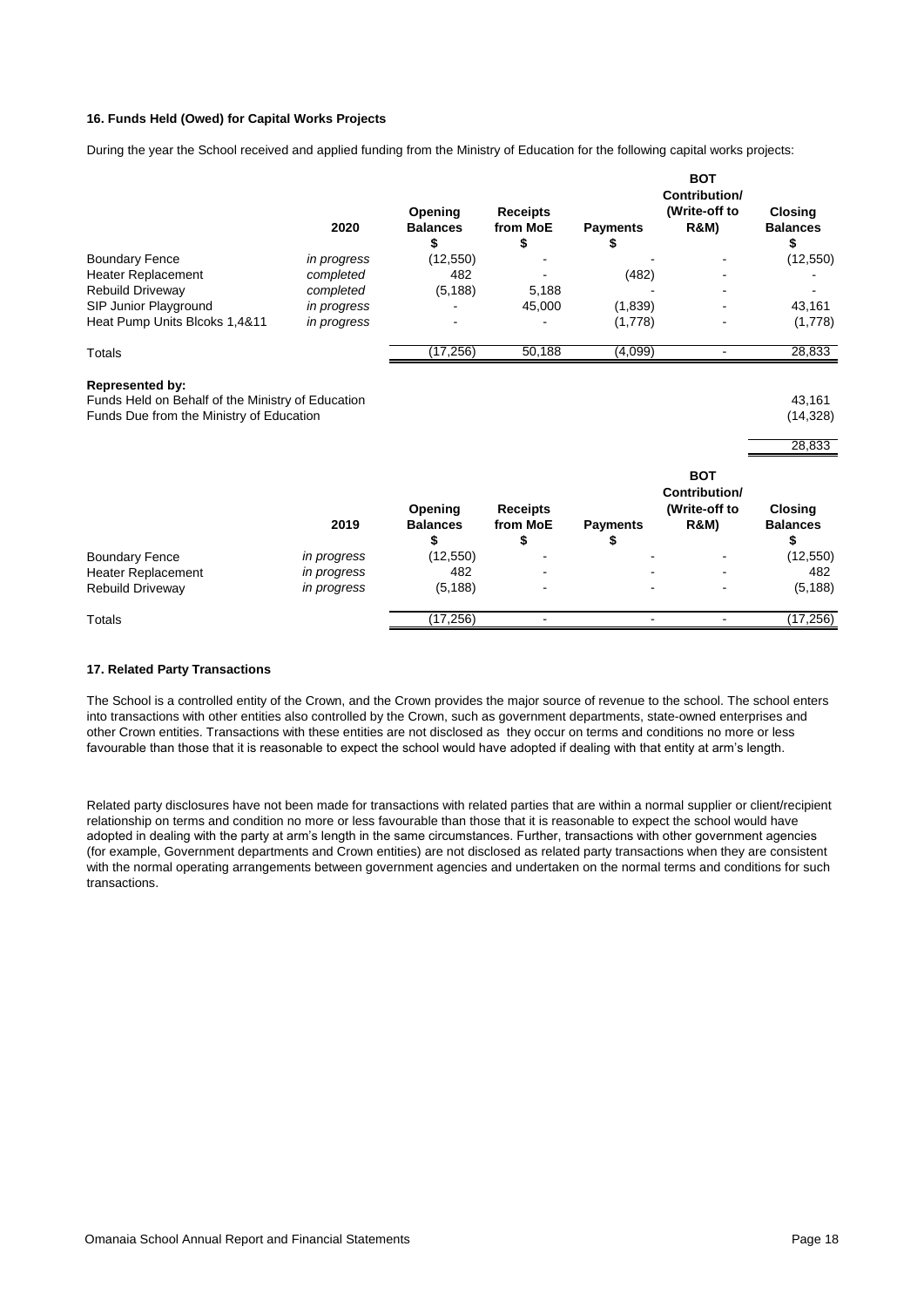#### **18. Remuneration**

#### *Key management personnel compensation*

Key management personnel of the School include all trustees of the Board, Principal, Deputy Principals and Heads of Departments.

|                                             | 2020<br><b>Actual</b><br>\$ | 2019<br>Actual<br>\$ |
|---------------------------------------------|-----------------------------|----------------------|
| <b>Board Members</b>                        |                             |                      |
| Remuneration                                | 2,330                       | 2,195                |
| Full-time equivalent members                | 0.12                        | 0.13                 |
| Leadership Team                             |                             |                      |
| Remuneration                                | 115.305                     | 106,379              |
| Full-time equivalent members                | 1.00                        | 1.00                 |
| Total key management personnel remuneration | 117,635                     | 108,574              |
| Total full-time equivalent personnel        | 1.12                        | 1.13                 |

The full time equivalent for Board members has been determined based on attendance at Board meetings, Committee meetings and for other obligations of the Board, such as stand downs and suspensions, plus the estimated time for Board members to prepare for meetings.

*Principal* 

The total value of remuneration paid or payable to the Principal was in the following bands:

| Salaries and Other Short-term Employee Benefits: | 2020<br>Actual<br>\$000  | 2019<br>Actual<br>\$000 |
|--------------------------------------------------|--------------------------|-------------------------|
|                                                  |                          |                         |
| Salary and Other Payments                        | 110 - 120                | $100 - 110$             |
| Benefits and Other Emoluments                    | $\overline{\phantom{0}}$ |                         |
| <b>Termination Benefits</b>                      | $\overline{\phantom{a}}$ |                         |

*Other Employees*

The number of other employees with remuneration greater than \$100,000 was in the following bands:

| Remuneration | 2020   | 2019                  |
|--------------|--------|-----------------------|
| \$000        |        | FTE Number FTE Number |
| 100 - 110    | $\sim$ | $\sim$                |
|              |        |                       |
|              | 0.00   | 0.00                  |
|              |        |                       |

The disclosure for 'Other Employees' does not include remuneration of the Principal.

#### **19. Compensation and Other Benefits Upon Leaving**

The total value of compensation or other benefits paid or payable to persons who ceased to be trustees, committee member, or employees during the financial year in relation to that cessation and number of persons to whom all or part of that total was payable was as follows:

|                  | 2020<br>Actual | 2019<br>Actual |
|------------------|----------------|----------------|
| Total            |                | $\sim$         |
| Number of People | $\sim$         | $\blacksquare$ |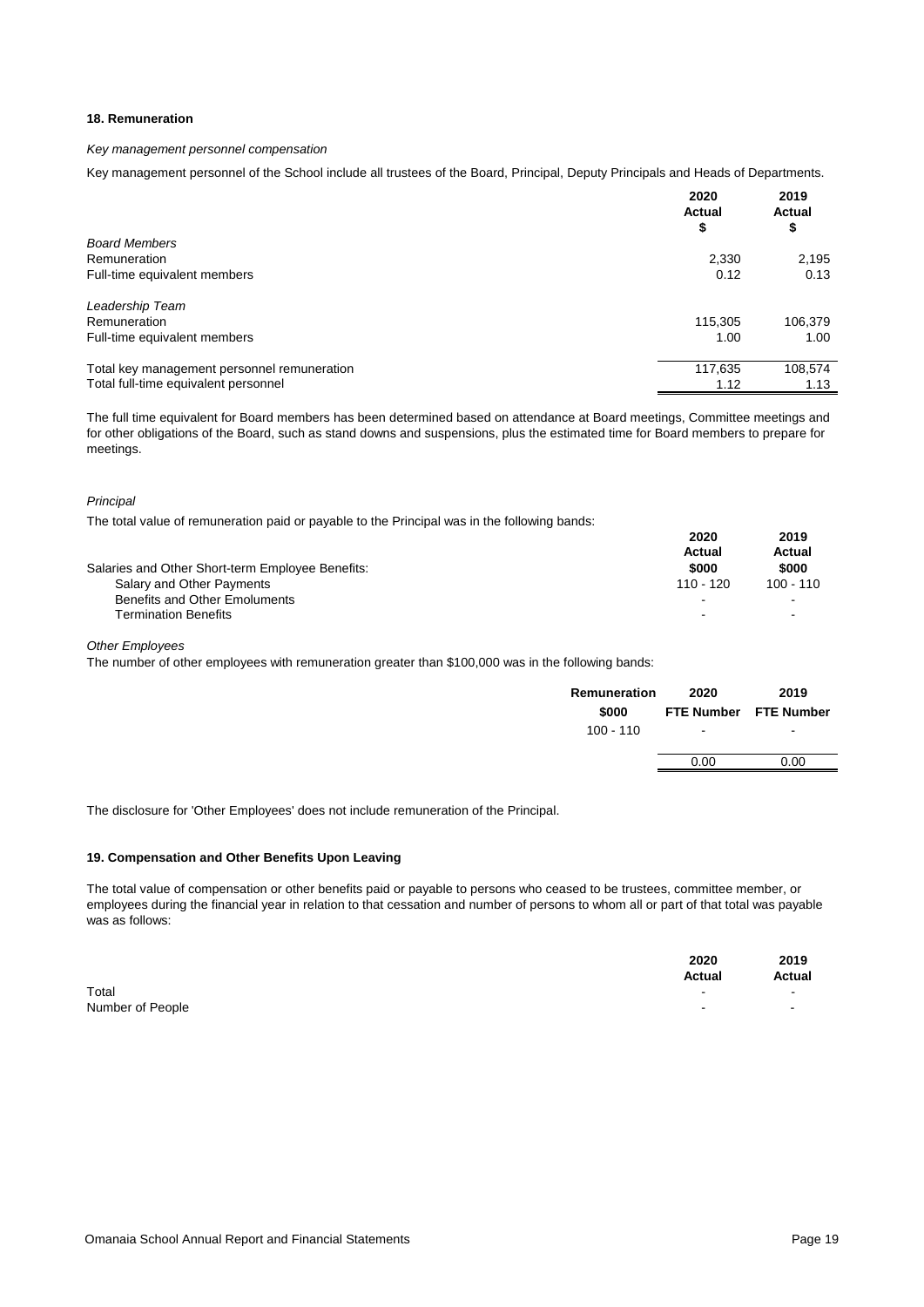#### **20. Contingencies**

There are no contingent liabilities (except as noted below) and no contingent assets as at 31 December 2020 (Contingent liabilities and assets at 31 December 2019: nil).

#### **Holidays Act Compliance – schools payroll**

The Ministry of Education performs payroll processing and payments on behalf of school boards of trustees, through payroll service provider Education Payroll Limited.

The Ministry's review of the schools sector payroll to ensure compliance with the Holidays Act 2003 is ongoing. The current phase of this review is to design potential solutions for any compliance breaches discovered in the initial phase of the Programme. Final calculations and potential impact on any specific individual will not be known until further detailed analysis and solutions have been completed.

To the extent that any obligation cannot reasonably be quantified at 31 December 2020, a contingent liability for the school may exist.

#### **21. Commitments**

#### **(a) Capital Commitments**

As at 31 December 2020 the Board has entered into contract agreements for capital works as follows:

(a) contract for the Boundary Fence as agent for the Ministry of Education. This project is fully funded by the Ministry and \$88,200 has been received of which \$100,750 has been spent on the project to balance date. This project has been approved by the Ministry (2019: as in 2020); and

(b) \$54,800 contract for the SIP Junior Playground as agent for the Ministry of Education. This project is fully funded by the Ministry and \$45,000 has been received of which \$1,839 has been spent on the project to balance date. This project has been approved by the Ministry; and

(c) \$26,400 contract for the Heat Pump Units Blcoks 1,4&11 as agent for the Ministry of Education. This project is fully funded by the Ministry and \$0 has been received of which \$1,778 has been spent on the project to balance date. This project has been approved by the Ministry.

(Capital commitments as at 31 December 2019:

(a) \$8,596 contract for the Heater Replacement as agent for the Ministry of Education. This project is fully funded by the Ministry and \$7,736 has been received of which \$7,254 has been spent on the project to balance date. This project has been approved by the Ministry; and

(b) \$27,050 contract for the Rebuild Driveway as agent for the Ministry of Education. This project is fully funded by the Ministry and \$24,345 has been received of which \$29,533 has been spent on the project to balance date. This project has been approved by the Ministry.)

#### **(b) Operating Commitments**

There are no operating commitments as at 31 December 2020 (Operating commitments at 31 December 2019: nil).

#### **22. Managing Capital**

The School's capital is its equity and comprises capital contributions from the Ministry of Education for property, plant and equipment and accumulated surpluses and deficits. The School does not actively manage capital but attempts to ensure that income exceeds spending in most years. Although deficits can arise as planned in particular years, they are offset by planned surpluses in previous years or ensuing years.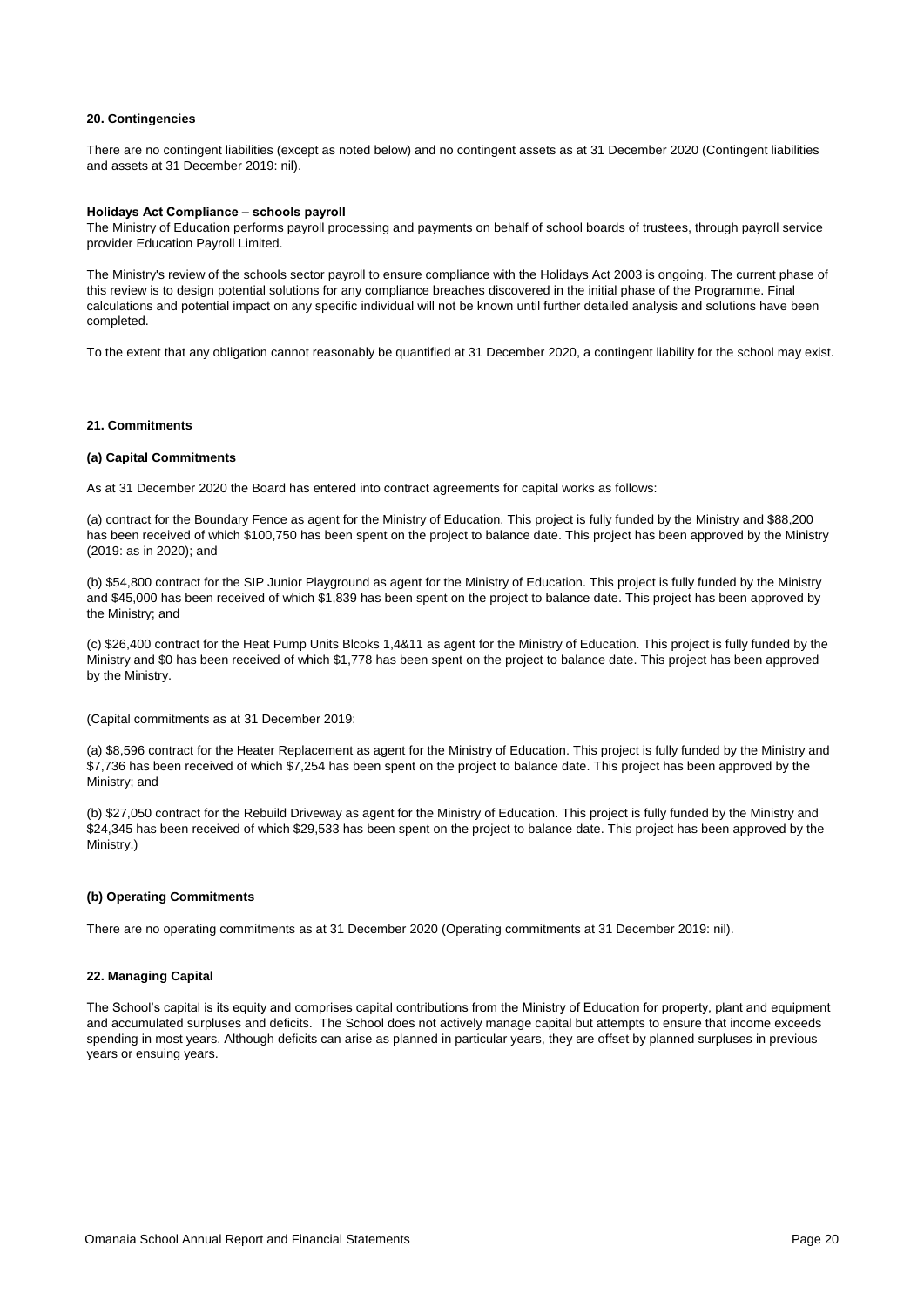#### **23. Financial Instruments**

The carrying amount of financial assets and liabilities in each of the financial instrument categories are as follows:

#### **Financial assets measured at amortised cost**

|                                                               | 2020    | 2020<br><b>Budget</b> | 2019   |
|---------------------------------------------------------------|---------|-----------------------|--------|
|                                                               | Actual  | (Unaudited)           | Actual |
|                                                               | \$      | \$                    | \$     |
| Cash and Cash Equivalents                                     | 130,937 | 37,770                | 23,136 |
| <b>Receivables</b>                                            | 31,344  | 23,007                | 22,586 |
| <b>Investments - Term Deposits</b>                            |         |                       |        |
| Total Financial assets measured at amortised cost             | 162,281 | 60,777                | 45,722 |
| Financial liabilities measured at amortised cost              |         |                       |        |
| Payables                                                      | 59,627  | 70,890                | 53,589 |
| Borrowings - Loans                                            |         |                       |        |
| <b>Finance Leases</b>                                         | 102.845 | 5,586                 | 26,565 |
| <b>Painting Contract Liability</b>                            |         |                       |        |
| <b>Total Financial Liabilities Measured at Amortised Cost</b> | 162,472 | 76,476                | 80,154 |

#### **24. Events After Balance Date**

There were no significant events after the balance date that impact these financial statements.

#### **25. Comparatives**

There have been a number of prior period comparatives which have been reclassified to make disclosure consistent with the current year.